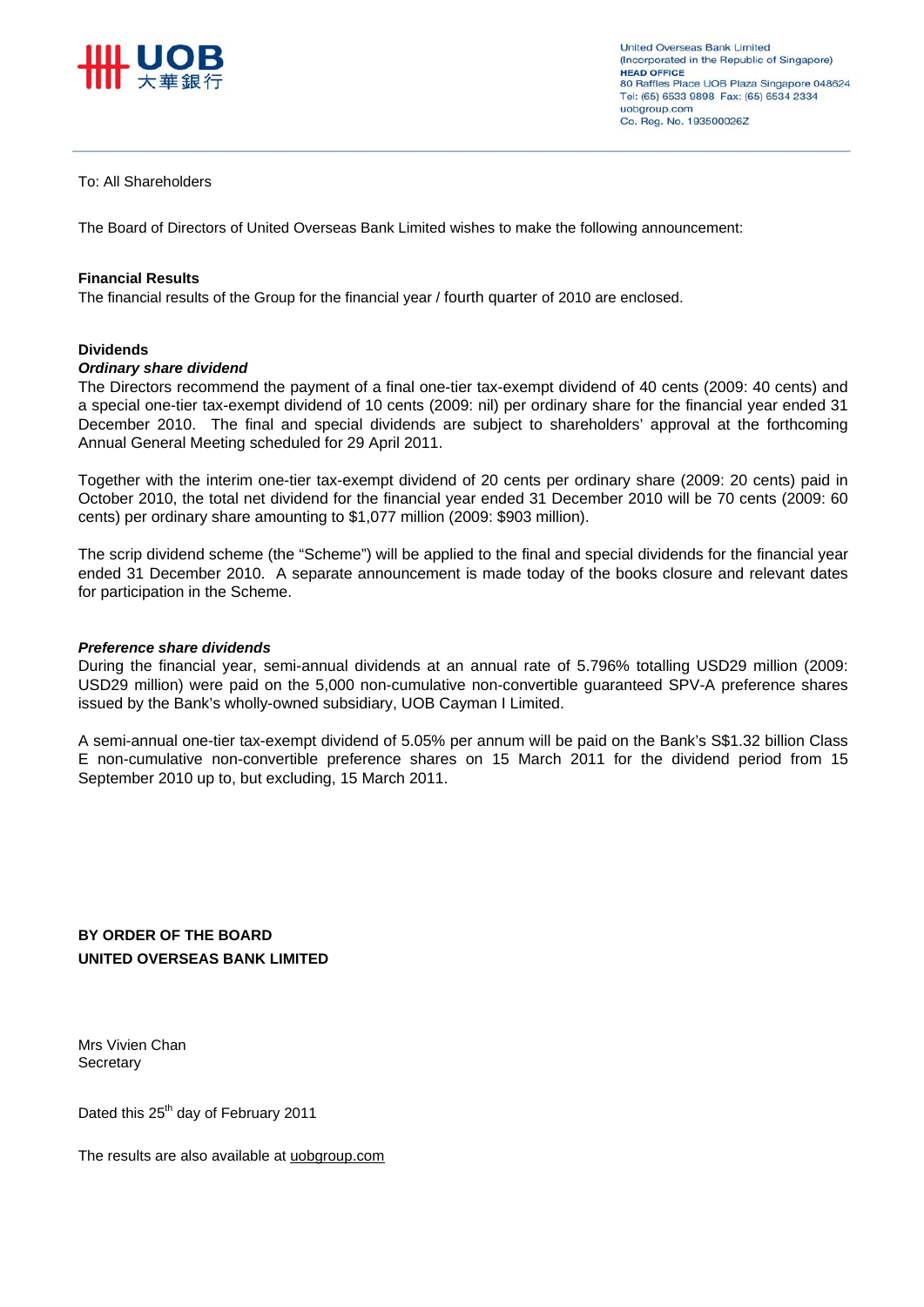

# **Group Financial Report**

 **For the Financial Year 2010**

**United Overseas Bank Limited Incorporated in the Republic of Singapore Company Registration Number: 193500026Z**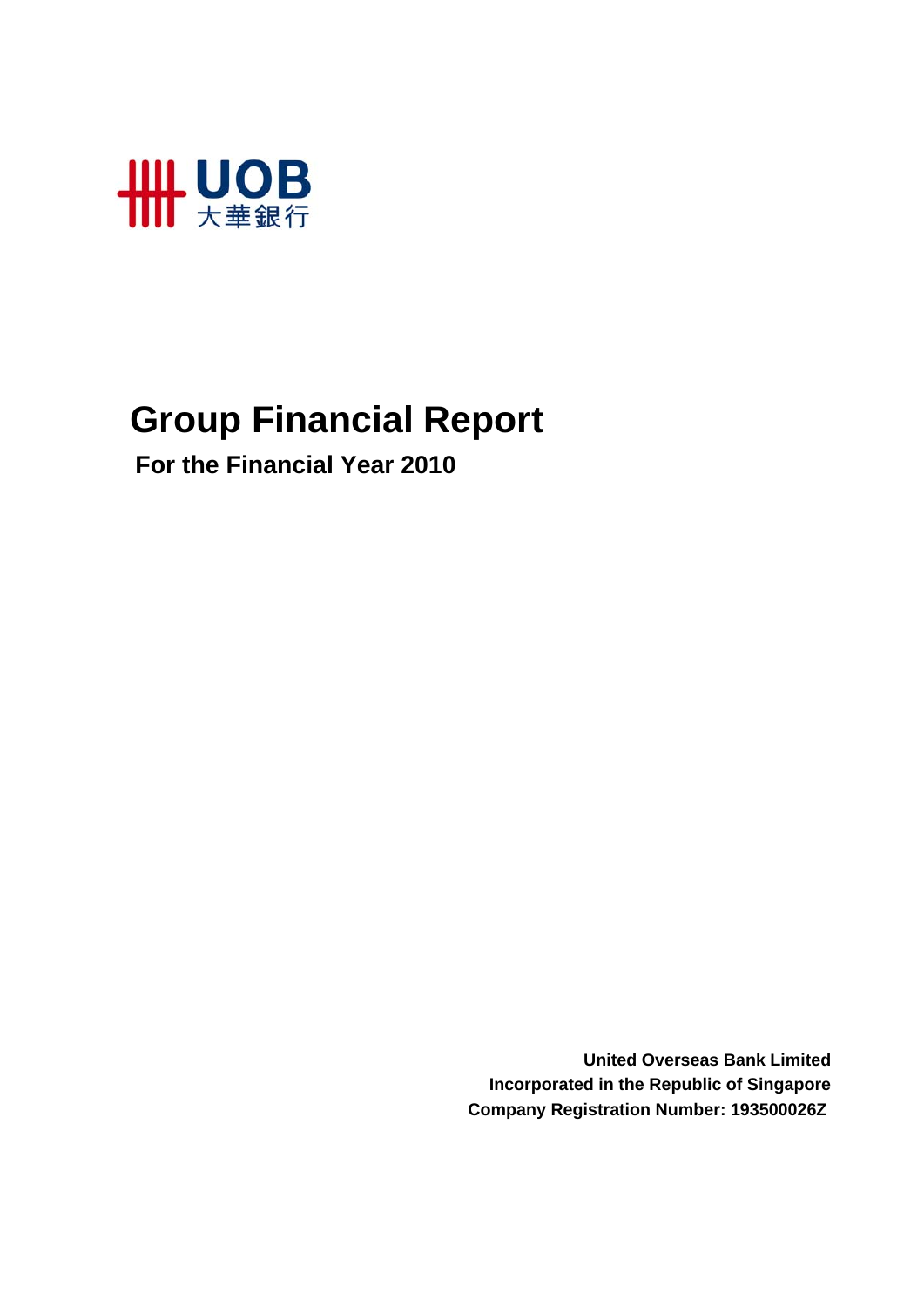# **Contents**

# **Page**

- 2 Financial Highlights
- 4 Performance Review
- 6 Net Interest Income
- 8 Non-Interest Income
- 9 Operating Expenses
- 10 Impairment Charges
- 11 Customer Loans
- 12 Non-Performing Assets
- 14 Customer Deposits
- 14 Debts Issued
- 15 Shareholders' Equity
- 15 Changes in Issued Shares of the Bank
- 16 Performance by Operating Segment
- 18 Performance by Geographical Segment
- 19 Capital Adequacy Ratios

### **Appendix**

- 1 Consolidated Profit and Loss Account
- 2 Consolidated Statement of Comprehensive Income
- 3 Consolidated Balance Sheet
- 4 Consolidated Statement of Changes in Equity
- 5 Consolidated Cash Flow Statement
- 6 Balance Sheet of the Bank
- 7 Statement of Changes in Equity of the Bank

**Attachment**: Independent Auditors' Report

#### **Notes:**

- 1 The financial statements are presented in Singapore dollars.
- 2 Certain comparative figures have been restated to conform with the current period's presentation.
- 3 Certain figures in this report may not add up to the respective totals due to rounding.
- 4 Amounts less than \$500,000 in absolute term are shown as "0".

"NM" denotes not meaningful.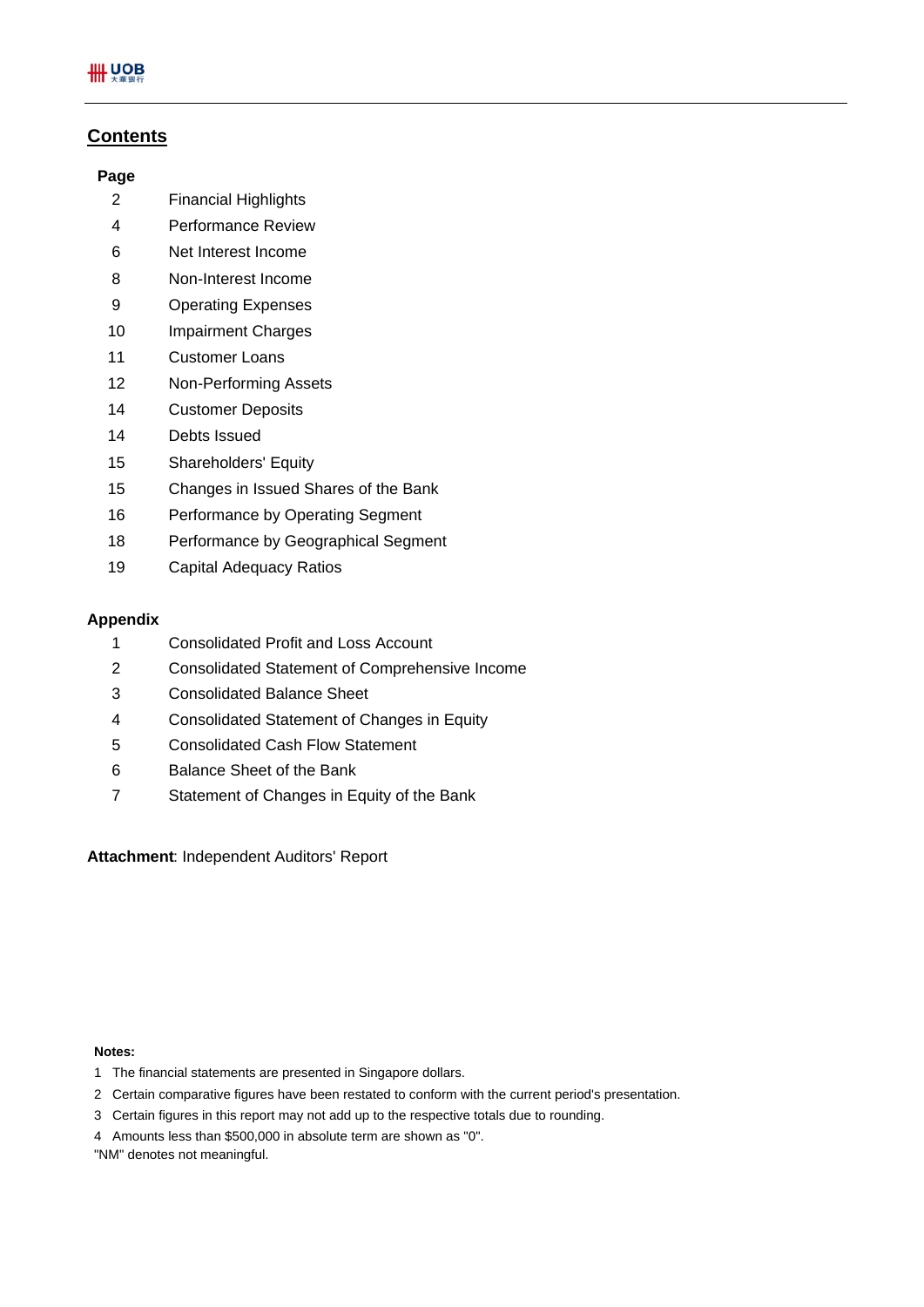

# **Financial Highlights**

|                                                    | 2010         | 2009  | $+$ /(-)          | 4Q10         | 3Q10                         | $+$ /(-)               | 4Q09  | $+$ /(-)         |
|----------------------------------------------------|--------------|-------|-------------------|--------------|------------------------------|------------------------|-------|------------------|
|                                                    |              |       | $\%$              |              |                              | $\%$                   |       | %                |
| Profit and loss summary (\$m)                      |              |       |                   |              |                              |                        |       |                  |
| Net interest income                                | 3,532        | 3,674 | (3.9)             | 865          | 883                          | (2.1)                  | 892   | (3.0)            |
| Fee and commission income                          | 1,163        | 976   | 19.1              | 310          | 284                          | 9.2                    | 247   | 25.5             |
| Other non-interest income                          | 1,105        | 755   | 46.3              | 390          | 301                          | 29.7                   | 103   | >100.0           |
| Total income                                       | 5,800        | 5,405 | 7.3               | 1,565        | 1,468                        | 6.6                    | 1,242 | 26.0             |
| Less: Total expenses                               | 2,258        | 2,074 | 8.8               | 620          | 555                          | 11.6                   | 554   | 12.0             |
| Operating profit                                   | 3,542        | 3,331 | 6.3               | 945          | 912                          | 3.6                    | 688   | 37.2             |
| Less: Amortisation/impairment charges              | 485          | 1,132 | (57.2)            | 183          | 137                          | 33.5                   | 47    | >100.0           |
| Add: Share of profit of associates                 | 139          | 107   | 30.5              | 38           | 29                           | 33.4                   | 19    | 95.4             |
| Less: Tax and minority interests                   | 501          | 404   | 23.9              | 94           | 116                          | (18.7)                 | 139   | (32.1)           |
| Net profit after tax <sup>1</sup>                  | 2,696        | 1,902 | 41.8              | 706          | 688                          | 2.6                    | 522   | 35.2             |
|                                                    |              |       |                   |              |                              |                        |       |                  |
| <b>Financial indicators</b>                        |              |       |                   |              |                              |                        |       |                  |
| Non-interest income/Total income (%)               | 39.1         | 32.0  | 7.1% pt           | 44.7         | 39.8                         | 4.9% pt                | 28.2  | 16.5% pt         |
| Overseas profit contribution (%)                   | 28.6         | 31.2  | $(2.6)$ % pt      | 21.8         | 30.3                         | $(8.5)$ % pt           | 19.0  | 2.8% pt          |
| Earnings per ordinary share $(\text{$\$})^{2,3}$   |              |       |                   |              |                              |                        |       |                  |
| <b>Basic</b>                                       | 1.70         | 1.19  | 42.9              | 1.47         | 1.66                         | (11.4)                 | 1.31  | 12.2             |
| <b>Diluted</b>                                     | 1.69         | 1.19  | 42.0              | 1.46         | 1.65                         | (11.5)                 | 1.31  | 11.5             |
| Return on average ordinary                         |              |       |                   |              |                              |                        |       |                  |
| shareholders' equity $(%)^{2,3}$                   | 14.3         | 11.9  | 2.4% pt           | 11.9         | 13.8                         | $(1.9)%$ pt            | 12.1  | $(0.2)$ % pt     |
| Return on average total assets $(\%)$ <sup>3</sup> | 1.38         | 1.06  | 0.32% pt          | 1.14         | 1.35                         | $(0.21)$ % pt          | 1.16  | $(0.02)$ % pt    |
| Net interest margin (%) <sup>3</sup>               | 2.09         | 2.36  | $(0.27)$ % pt     | 1.91         | 2.07                         | $(0.16)$ % pt          |       | 2.28 (0.37)% pt  |
| Expense/Income ratio (%)                           | 38.9         | 38.4  | $0.5%$ pt         | 39.6         | 37.8                         | 1.8% pt                | 44.6  | $(5.0)$ % pt     |
| Loan charge off rate (bp) $3$                      |              |       |                   |              |                              |                        |       |                  |
| Exclude collective impairment                      | 18           | 59    | (41)bp            | 46           | 16                           | 30 <sub>bp</sub>       | 50    | (4)bp            |
| Include collective impairment                      | 35           | 76    | (41)bp            | 62           | 35                           | 27bp                   | 43    | 19 <sub>bp</sub> |
| Net dividend per ordinary share $(\phi)$           |              |       |                   |              |                              |                        |       |                  |
| Interim                                            | 20.0         | 20.0  |                   |              |                              |                        |       |                  |
| Final                                              | 40.0         | 40.0  |                   | 40.0         |                              | <b>NM</b>              | 40.0  |                  |
| Special<br>Total                                   | 10.0<br>70.0 | 60.0  | <b>NM</b><br>16.7 | 10.0<br>50.0 | $\qquad \qquad \blacksquare$ | <b>NM</b><br><b>NM</b> | 40.0  | ΝM<br>25.0       |
|                                                    |              |       |                   |              |                              |                        |       |                  |

**Notes:**

1 Refer to profit attributable to equity holders of the Bank.

2 Calculated based on profit attributable to equity holders of the Bank net of preference share dividends.

3 Computed on an annualised basis.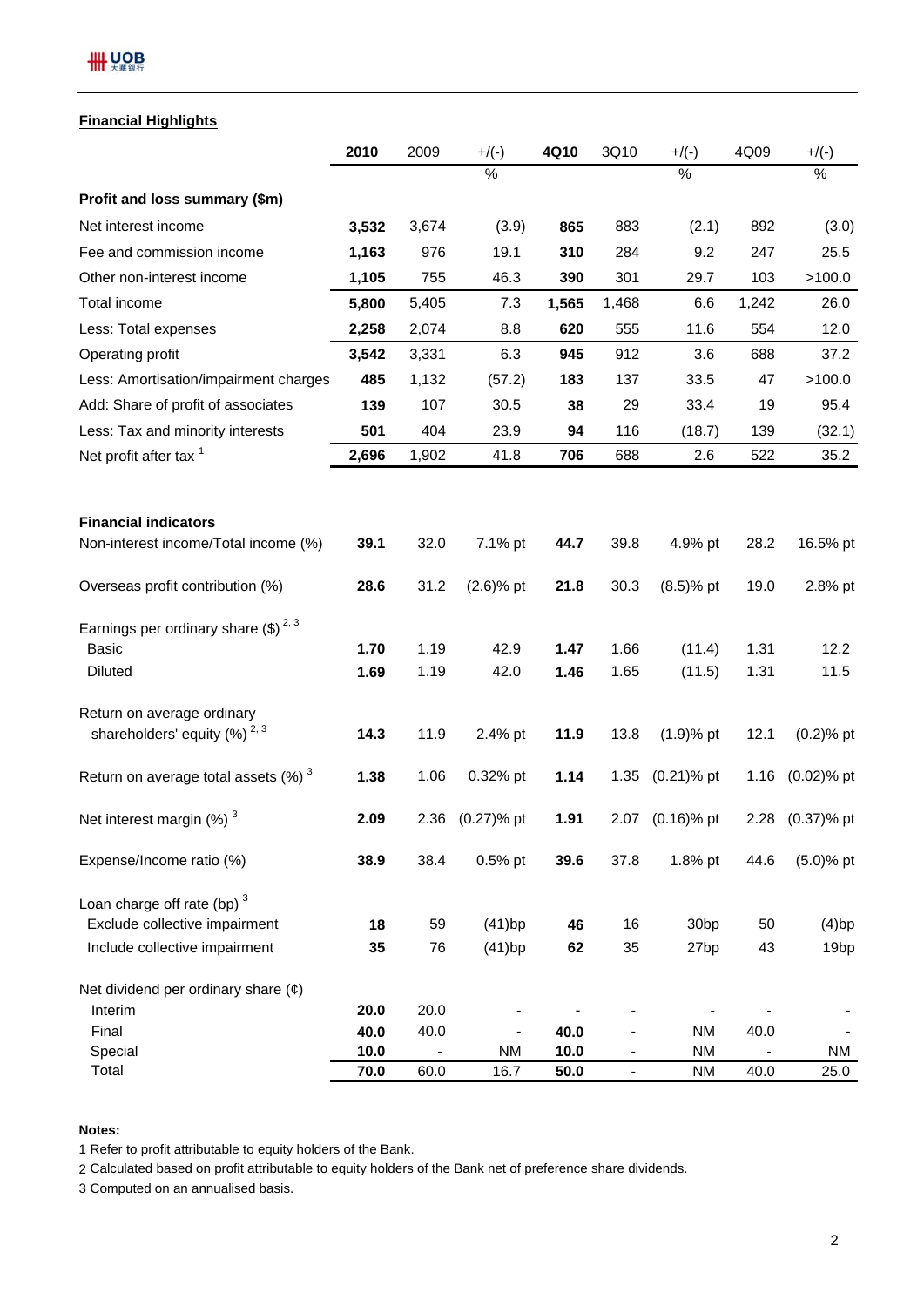### **Financial Highlights** *(cont'd)*

|                                                             | <b>Dec-10</b> | Sep-10  | $+$ /(-)     | $Dec-09$ | $+$ /(-)     |
|-------------------------------------------------------------|---------------|---------|--------------|----------|--------------|
|                                                             |               |         | %            |          | %            |
| <b>Financial indicators</b>                                 |               |         |              |          |              |
| Customer loans (net) (\$m)                                  | 112,440       | 107,100 | 5.0          | 99,201   | 13.3         |
| Customer deposits (\$m)                                     | 142,299       | 132,483 | 7.4          | 121,502  | 17.1         |
| Loans/Deposits ratio $(%)$ <sup>1</sup>                     | 79.0          | 81.1    | $(2.1)$ % pt | 81.6     | $(2.6)$ % pt |
| NPL ratio $(\%)$ <sup>2</sup>                               | 1.8           | 1.9     | $(0.1)$ % pt | 2.2      | $(0.4)$ % pt |
| Total assets (\$m)                                          | 213,778       | 202,445 | 5.6          | 185,578  | 15.2         |
| Shareholders' equity $(\text{Im})^3$                        | 21,473        | 20,814  | 3.2          | 18,986   | 13.1         |
| Net asset value ("NAV") per ordinary share $(\text{$\$})^4$ | 12.51         | 12.19   | 2.6          | 11.17    | 12.0         |
| Revalued NAV per ordinary share $(\text{\$})^4$             | 14.34         | 13.80   | 3.9          | 12.76    | 12.4         |
| Capital adequacy ratios (%)                                 |               |         |              |          |              |
| Tier 1                                                      | 15.3          | 15.1    | $0.2\%$ pt   | 14.0     | 1.3% pt      |
| Total                                                       | 19.8          | 19.9    | $(0.1)$ % pt | 19.0     | $0.8%$ pt    |

**Notes:**

- 1 Refer to net customer loans and customer deposits.
- 2 Refer to non-performing loans (excluding debt securities and contingent assets) as a percentage of gross customer loans.
- 3 Refer to equity attributable to equity holders of the Bank.
- 4 Preference shares are excluded from the computation.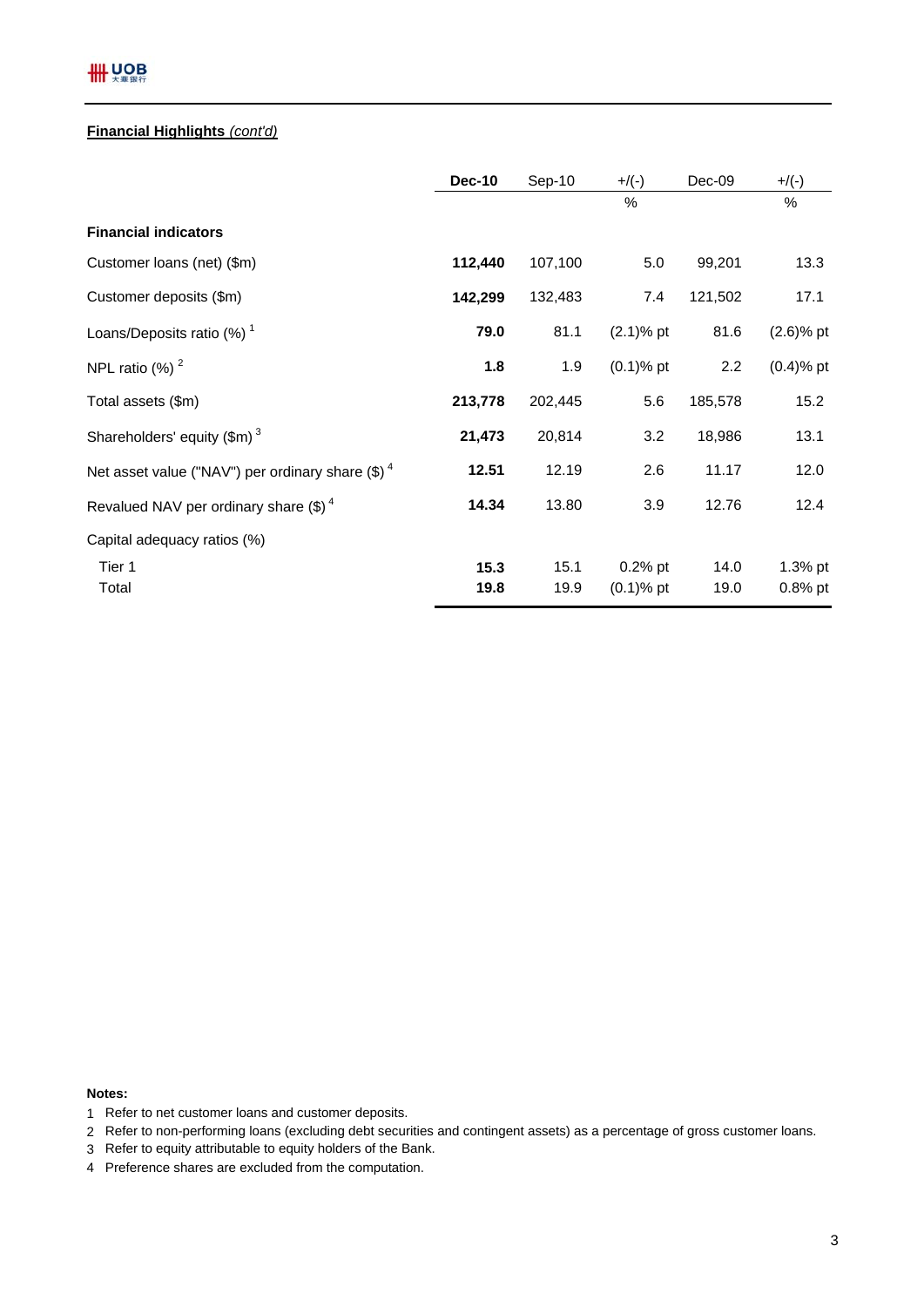# **Performance Review**

The financial statements have been prepared in accordance with Singapore Financial Reporting Standards ("FRS") as required by the Singapore Companies Act, with modification to FRS39 Financial Instruments: Recognition and Measurement in respect of loan loss provisioning, as provided in the Monetary Authority of Singapore ("MAS") Notice 612 Credit Files, Grading and Provisioning.

The new or amended FRS and Interpretations to FRS ("INT FRS") applicable to the Group with effect from 1 January 2010 are listed below. The adoption of these FRS and INT FRS has no significant impact on the financial statements of the Group.

- **FRS27 Consolidated and Separate Financial Statements**
- **FRS103 Business Combinations**
- **INT FRS117 Distributions of Non-cash Assets to Owners**
- **F** Amendments to FRS32 Financial Instruments: Presentation Classification of Rights Issues
- Amendments to FRS39 Financial Instruments: Recognition and Measurement Eligible Hedged Items
- **Amendments to FRS102 Share-based Payment Group Cash-settled Share-based Payment Transactions**

Other than the above changes, the accounting policies and computation methods adopted in the audited financial statements for the financial year ended 31 December 2010 are the same as those adopted in the audited financial statements for the financial year ended 31 December 2009.

# **2010 versus 2009**

Group's net profit after tax ("NPAT") for 2010 grew 41.8% over 2009 to \$2,696 million. The improved performance was driven by higher non-interest income, coupled with lower impairment charges.

Total income increased 7.3% to \$5,800 million, contributed by non-interest income which grew 31.0% to \$2,268 million year-on-year. Net interest income decreased 3.9% to \$3,532 million as the decline in interest spreads outpaced the expanded asset volume.

Fee and commission income grew 19.1% to \$1,163 million across Singapore and the region. Investmentrelated income was strong with an increase of 39.7%, while contributions from credit card business, loanrelated and trade-related activities were robust. Trading and investment income improved significantly to \$666 million in 2010, mainly contributed by higher gain on sale of investment securities as a result of stronger market sentiments. Other income was also higher mainly due to the gain on sale of UOB Life Assurance Limited ("UOB Life").

Total operating expenses increased 8.8% to \$2,258 million in 2010 due mainly to higher staff costs. Expense-to-income ratio remained well controlled at 38.9%.

Impairment charges were reduced by more than half to \$474 million as asset quality improved over the year on the back of the strong economic recovery.

Net customer loans increased 13.3% from a year ago to \$112.4 billion as at 31 December 2010, with increases registered across Singapore and the regional countries. Housing loans was the major sector that contributed to the year-on-year growth, followed by increase in loans to non-bank financial institutions, general commerce sectors and professional and private individuals. Non-performing loans ("NPL") ratio improved to 1.8% from the 2.2% recorded a year ago.

Customer deposits rose 17.1% to \$142.3 billion as at 31 December 2010 as the volume of fixed deposits collected across Singapore and the regional countries increased. Loans-to-deposits ratio stood at 79.0%.

Shareholders' equity grew 13.1% to \$21.5 billion, largely attributed to higher retained earnings and the issuance of new ordinary shares pursuant to the scrip dividend scheme, as well as higher valuation gain on the investment portfolio. Group return on shareholders' equity was higher at 14.3%.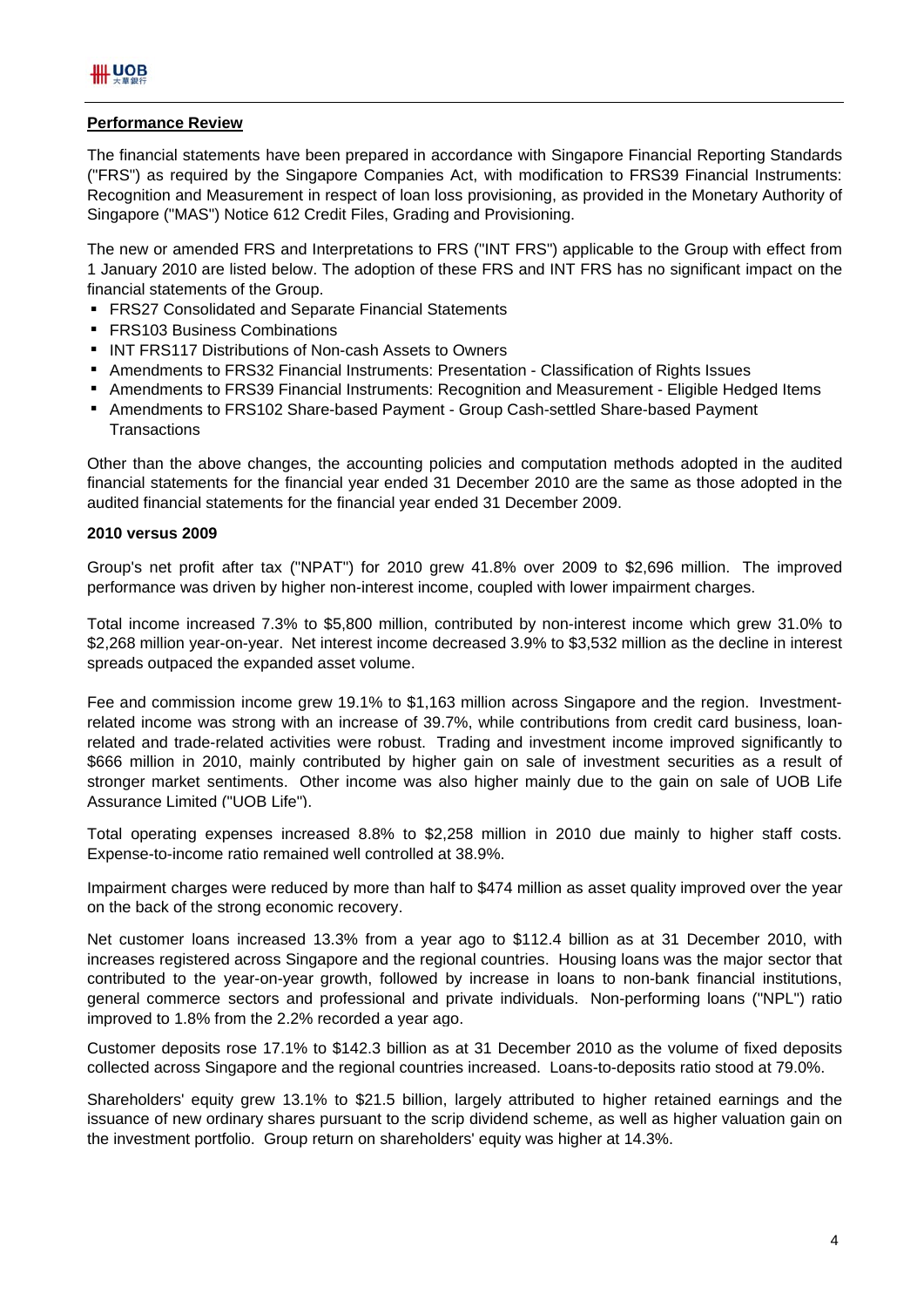# **Performance Review** *(cont'd)*

### **2010 versus 2009** *(cont'd)*

Group Tier 1 and total capital adequacy ratio ("CAR") were higher at 15.3% and 19.8% respectively as at 31 December 2010. The higher CAR was mainly due to higher retained earnings and issuance of new ordinary shares pursuant to the scrip dividend scheme, partially offset by higher risk-weighted assets.

# **Fourth quarter 2010 ("4Q10") versus third quarter 2010 ("3Q10")**

Group NPAT rose 2.6% over 3Q10 to \$706 million in 4Q10. The better performance was mainly supported by strong fee and commission income and higher investment income.

Net interest income was lower at \$865 million for 4Q10 as the current low interest rate environment continued to compress the loan margins. Non-interest income increased 19.8% to \$700 million quarter-onquarter. The increase was due to fee and commission income which rose 9.2% to \$310 million, with increases registered across Singapore and the regional countries and from most business areas, particularly in fund management, trade-related, investment-banking and credit card businesses. Higher investment income came mainly from higher gain on sale of investment securities.

Total operating expenses increased 11.6% to \$620 million in 4Q10 on higher staff costs and higher advertising expenses for the festive seasonal promotions. Expense-to-income ratio increased 1.8% points to 39.6%.

Impairment charges were higher at \$180 million over the quarter from higher individual impairment on loans, partly offset by lower collective impairment.

Singapore and the regional countries continued to drive loan volumes, with net customer loans growing a further 5.0% over the quarter to \$112.4 billion as at 31 December 2010. The increase was from higher loans to non-bank financial institutions and housing loans. NPL ratio stood low at 1.8%.

Customer deposits grew 7.4% to \$142.3 billion as at 31 December 2010, mainly led by higher fixed deposits.

Shareholders' equity rose 3.2% over 30 September 2010 to \$21.5 billion as at 31 December 2010. The increase was largely due to profit for the quarter and the issuance of new ordinary shares pursuant to the scrip dividend scheme.

The Group continued to remain well capitalised with Tier 1 and total capital adequacy ratios at 15.3% and 19.8% respectively as at 31 December 2010.

### **Fourth quarter 2010 ("4Q10") versus fourth quarter 2009 ("4Q09")**

Group NPAT increased 35.2% over 4Q09 to \$706 million in 4Q10, largely due to higher non-interest income partly offset by higher impairment charges.

Total income grew 26.0% to \$1,565 million mainly contributed by a significant increase in trading and investment income arising from higher gain on sale of investment securities; and fee and commission income registered strong growth in Singapore and the regional countries as well as across all business activities. The increase was partially offset by lower net interest income.

Total operating expenses increased 12.0% from 4Q09, while expense-to-income ratio improved 5.0% points to 39.6% on the back of higher operating income.

Impairment charges were higher as 4Q09 included writebacks of collective impairment and provision for a long-term investment.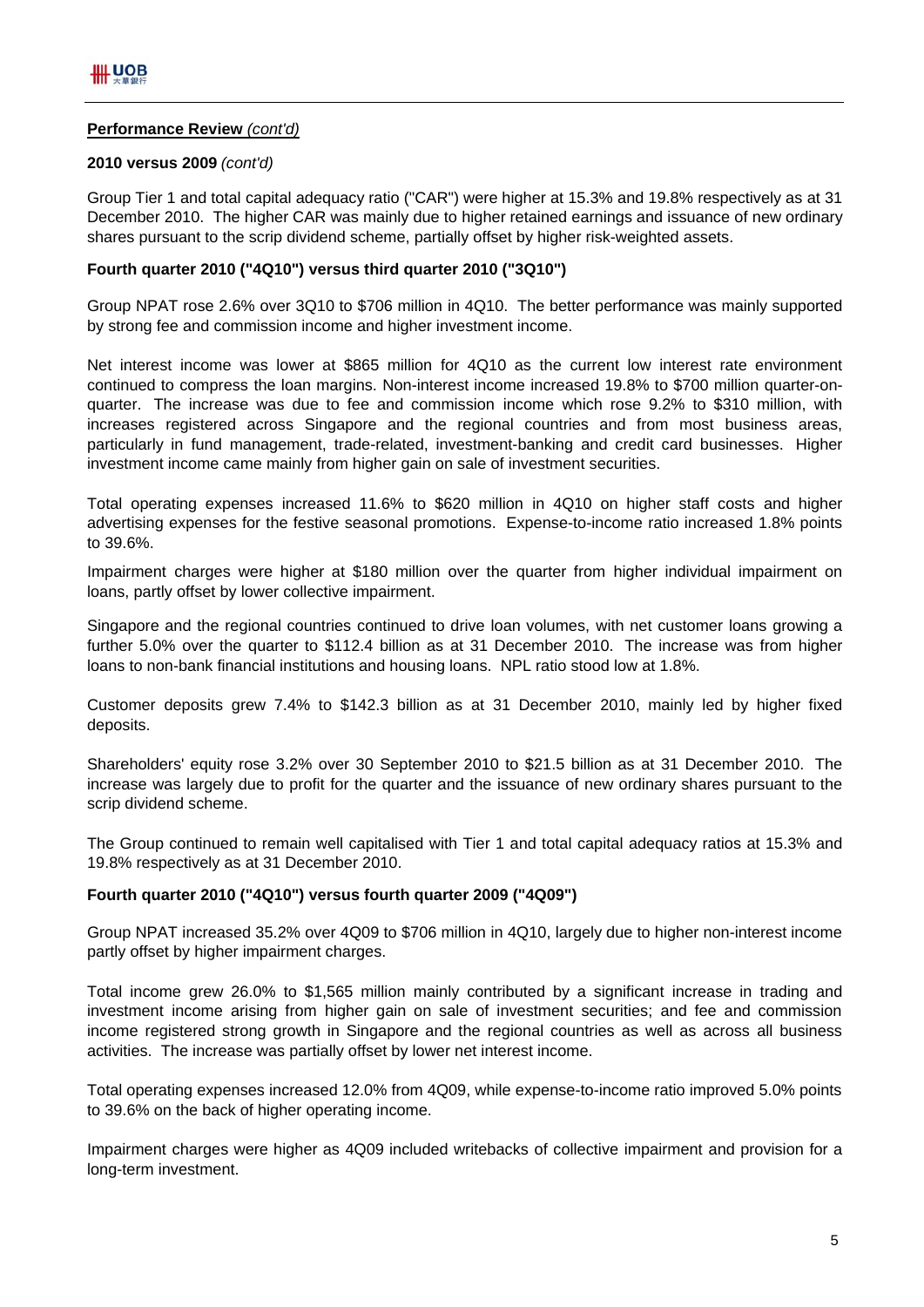# **Net Interest Income**

# **Net interest margin**

|                                  |         | 2010            |         |         | 2009          |         |
|----------------------------------|---------|-----------------|---------|---------|---------------|---------|
|                                  | Average |                 | Average | Average |               | Average |
|                                  | balance | <b>Interest</b> | rate    | balance | Interest      | rate    |
|                                  | \$m     | \$m             | %       | \$m     | $\mathsf{Sm}$ | $\%$    |
| Interest bearing assets          |         |                 |         |         |               |         |
| Customer Ioans                   | 102,303 | 3,806           | 3.72    | 99,118  | 3.921         | 3.96    |
| Interbank balances               | 33,353  | 417             | 1.25    | 24,534  | 411           | 1.67    |
| <b>Securities</b>                | 33,615  | 770             | 2.29    | 32,052  | 827           | 2.58    |
| Total                            | 169,270 | 4,994           | 2.95    | 155,704 | 5,159         | 3.31    |
| Interest bearing liabilities     |         |                 |         |         |               |         |
| Customer deposits                | 130,683 | 1,101           | 0.84    | 119,929 | 1,130         | 0.94    |
| Interbank balances/other         | 33,993  | 361             | 1.06    | 31,175  | 355           | 1.14    |
| Total                            | 164,677 | 1,462           | 0.89    | 151,104 | 1,485         | 0.98    |
| Net interest margin <sup>1</sup> |         |                 | 2.09    |         |               | 2.36    |

|                                  |         | 4Q10            |         |               | 3Q10     |         |         | 4Q09     |         |
|----------------------------------|---------|-----------------|---------|---------------|----------|---------|---------|----------|---------|
|                                  | Average |                 | Average | Average       |          | Average | Average |          | Average |
|                                  | balance | <b>Interest</b> | rate    | balance       | Interest | rate    | balance | Interest | rate    |
|                                  | \$m     | \$m             | %       | $\mathsf{Sm}$ | \$m      | $\%$    | \$m     | \$m      | %       |
| <b>Interest bearing assets</b>   |         |                 |         |               |          |         |         |          |         |
| Customer loans                   | 107,835 | 967             | 3.56    | 103,392       | 965      | 3.70    | 98,479  | 926      | 3.73    |
| Interbank balances               | 38,640  | 120             | 1.23    | 32,828        | 102      | 1.24    | 23,306  | 84       | 1.43    |
| <b>Securities</b>                | 33,302  | 195             | 2.32    | 32,733        | 190      | 2.30    | 33,137  | 194      | 2.33    |
| Total                            | 179,776 | 1,282           | 2.83    | 168,953       | 1,257    | 2.95    | 154,922 | 1,204    | 3.08    |
| Interest bearing liabilities     |         |                 |         |               |          |         |         |          |         |
| Customer deposits                | 140,069 | 311             | 0.88    | 129,400       | 282      | 0.86    | 119,360 | 244      | 0.81    |
| Interbank balances/other         | 35,231  | 106             | 1.19    | 34,827        | 92       | 1.05    | 30,285  | 68       | 0.90    |
| Total                            | 175,300 | 417             | 0.94    | 164,227       | 374      | 0.90    | 149,644 | 312      | 0.83    |
| Net interest margin <sup>1</sup> |         |                 | 1.91    |               |          | 2.07    |         |          | 2.28    |

### **Note:**

1 Net interest margin represents annualised net interest income as a percentage of total interest bearing assets.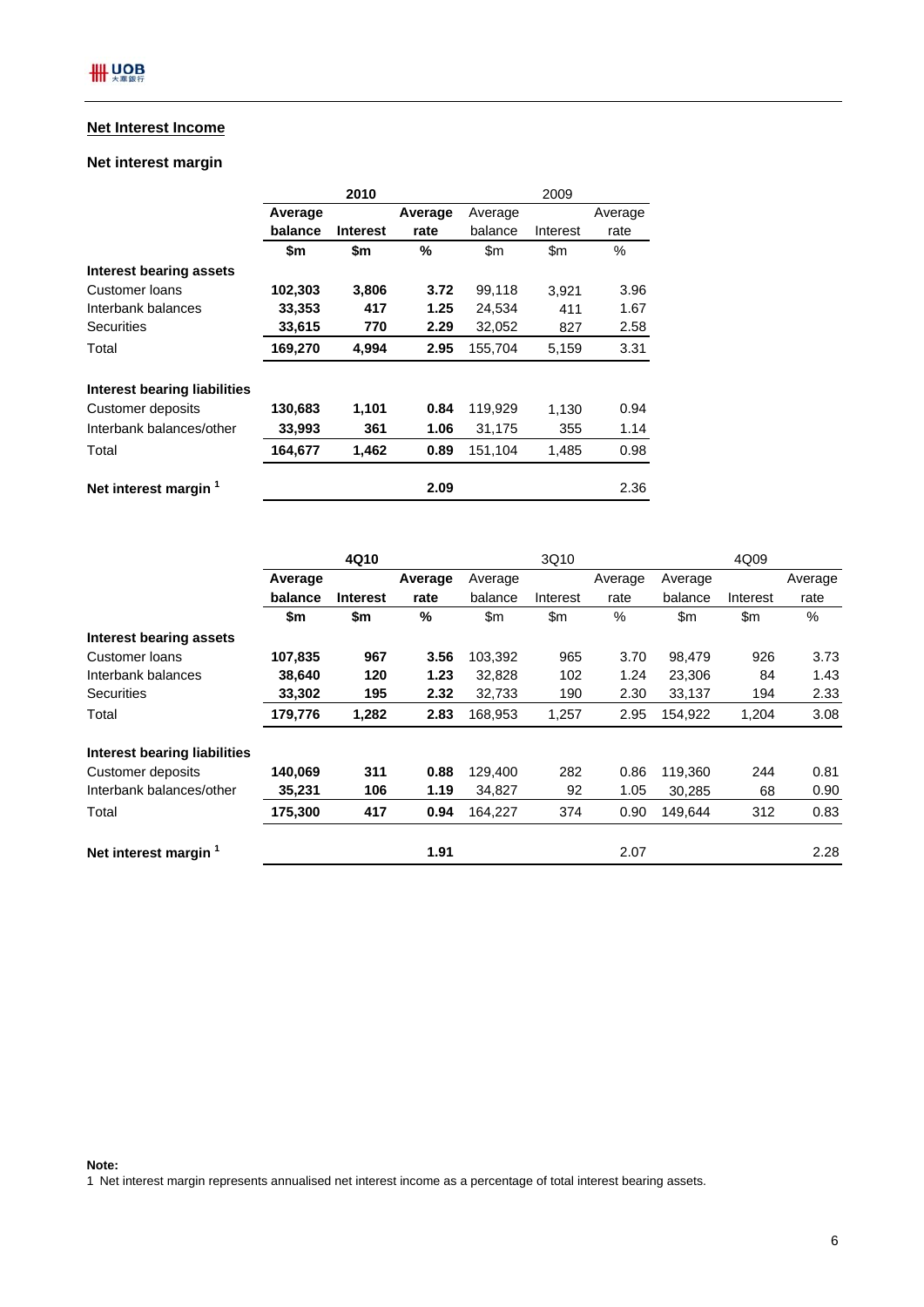# **Net Interest Income** *(cont'd)*

### **Volume and rate analysis**

|                          | 2010 vs 2009 |        |            | 4Q10 vs 3Q10 |        |        | 4Q10 vs 4Q09 |        |            |
|--------------------------|--------------|--------|------------|--------------|--------|--------|--------------|--------|------------|
|                          | Volume       | Rate   | <b>Net</b> | Volume       | Rate   | Net    | Volume       | Rate   | <b>Net</b> |
|                          | change       | change | change     | change       | change | change | change       | change | change     |
|                          | \$m          | \$m    | \$m        | \$m          | \$m    | \$m    | \$m          | \$m    | \$m        |
| Interest income          |              |        |            |              |        |        |              |        |            |
| Customer loans           | 126          | (241)  | (115)      | 41           | (40)   | 2      | 88           | (46)   | 41         |
| Interbank balances       | 148          | (141)  |            | 18           | (1)    | 18     | 55           | (20)   | 36         |
| <b>Securities</b>        | 40           | (98)   | (57)       | 3            |        | 5      |              | (1)    | 0          |
| Total                    | 314          | (480)  | (166)      | 63           | (39)   | 24     | 144          | (67)   | 77         |
| Interest expense         |              |        |            |              |        |        |              |        |            |
| Customer deposits        | 101          | (131)  | (30)       | 23           | 5      | 29     | 42           | 25     | 67         |
| Interbank balances/other | 21           | (16)   | 6          | 1            | 13     | 14     | 9            | 29     | 38         |
| Total                    | 123          | (147)  | (24)       | 24           | 18     | 43     | 51           | 53     | 105        |
| Net interest income      | 191          | (333)  | (142)      | 39           | (57)   | (19)   | 93           | (120)  | (27)       |

### 2010 vs 2009

Net interest income for 2010 was \$3,532 million, a decrease of 3.9% from 2009 mainly due to a subdued interest rate environment, coupled with high liquidity and keen competition in the market. The decrease was partly negated by expanded average interest bearing assets, which grew 8.7%. Net interest margin declined to 2.09% for 2010.

### 4Q10 vs 3Q10

Net interest income declined 2.1% to \$865 million quarter-on-quarter as net interest margin was lower at 1.91% due to competitive pricing in a low interest rate environment. Average interest bearing assets grew 6.4% in the quarter.

### 4Q10 vs 4Q09

Compared to 4Q09, net interest income retreated 3.0% to \$865 million mainly attributed to margin compression, which brought net interest margin down by 37 basis points to 1.91%.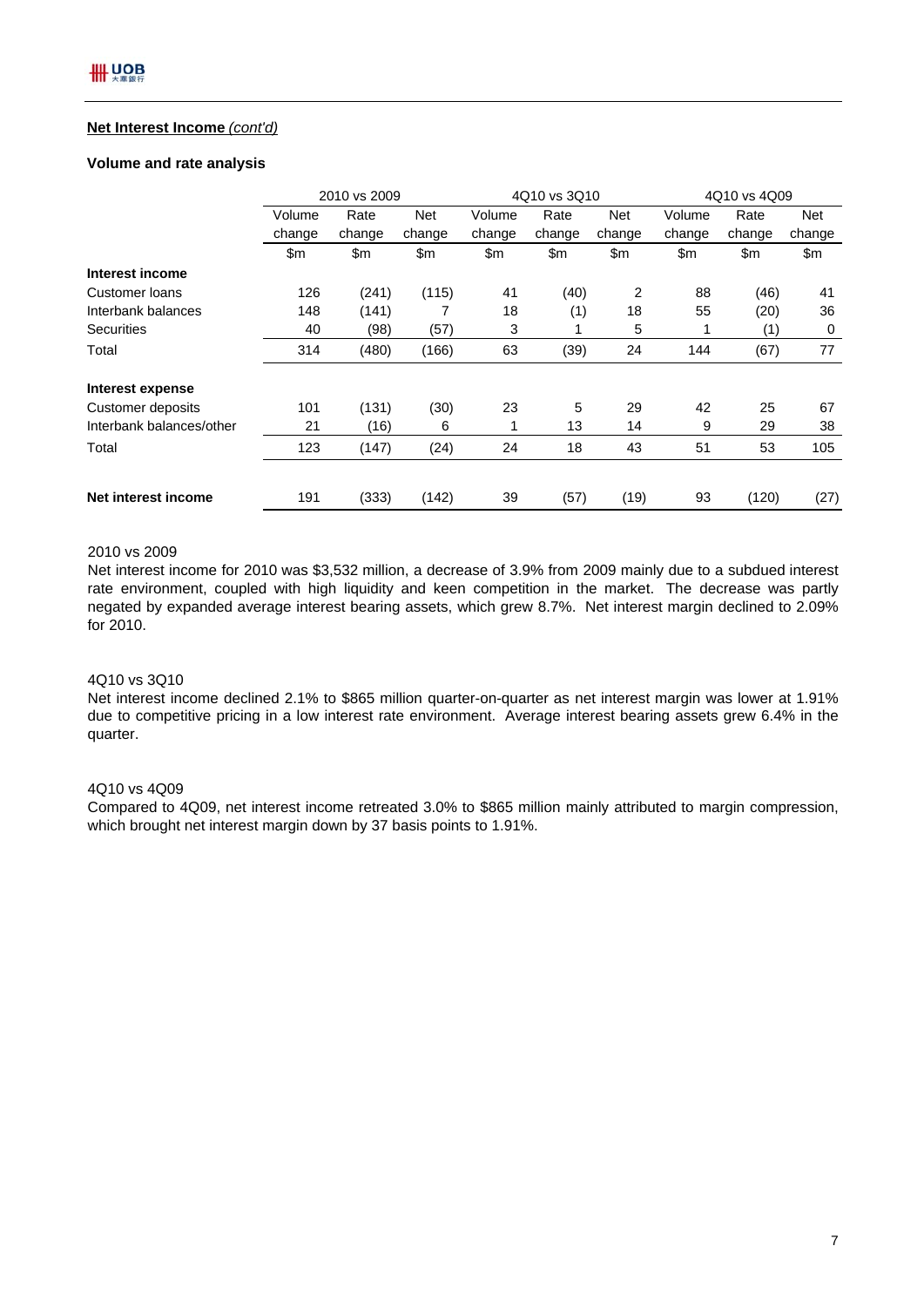# **Non-Interest Income**

|                                                                                      | 2010  | 2009  | $+$ /(-) | 4Q10            | 3Q10  | $+$ /(-) | 4Q09  | $+$ /(-) |
|--------------------------------------------------------------------------------------|-------|-------|----------|-----------------|-------|----------|-------|----------|
|                                                                                      | \$m   | \$m\$ | $\%$     | \$m             | \$m\$ | %        | \$m\$ | %        |
| Fee and commission income                                                            |       |       |          |                 |       |          |       |          |
| Credit card                                                                          | 194   | 157   | 23.6     | 52              | 49    | 5.7      | 44    | 16.1     |
| Fund management                                                                      | 125   | 118   | 6.6      | 37              | 25    | 45.1     | 23    | 60.4     |
| Investment-related                                                                   | 191   | 137   | 39.7     | 58              | 54    | 7.6      | 37    | 58.1     |
| Loan-related                                                                         | 285   | 242   | 17.6     | 66              | 68    | (2.0)    | 56    | 18.3     |
| Service charges                                                                      | 91    | 85    | 7.0      | 25              | 22    | 14.2     | 22    | 12.7     |
| Trade-related                                                                        | 210   | 185   | 13.3     | 56              | 50    | 10.2     | 52    | 6.0      |
| Other                                                                                | 66    | 52    | 27.9     | 16              | 15    | 4.8      | 12    | 35.1     |
|                                                                                      | 1,163 | 976   | 19.1     | 310             | 284   | 9.2      | 247   | 25.5     |
| Other non-interest income<br>Dividend income                                         | 79    | 42    | 88.7     | 10              | 41    | (76.7)   | 4     | >100.0   |
| Rental income                                                                        | 119   | 143   | (16.7)   | 30              | 29    | 1.6      | 36    | (17.0)   |
| Trading income/(loss)<br>Non-trading income/(loss)<br>Financial instruments measured | 71    | 60    | 19.9     | $6\phantom{1}6$ | 27    | (77.3)   | 1     | >100.0   |
| at fair value to profit and loss<br>Available-for-sale assets and                    | 173   | 271   | (36.2)   | 92              | 44    | >100.0   | 47    | 94.9     |
| other                                                                                | 422   | 123   | >100.0   | 197             | 103   | 92.1     | (16)  | >100.0   |
|                                                                                      | 666   | 453   | 47.0     | 295             | 173   | 70.0     | 32    | >100.0   |
| Other income                                                                         | 241   | 118   | >100.0   | 56              | 57    | (1.2)    | 31    | 80.7     |
| Other operating income                                                               | 907   | 571   | 59.0     | 351             | 230   | 52.5     | 63    | >100.0   |
|                                                                                      | 1,105 | 755   | 46.3     | 390             | 301   | 29.7     | 103   | >100.0   |
| Total                                                                                | 2,268 | 1,732 | 31.0     | 700             | 585   | 19.8     | 350   | 99.9     |

### 2010 vs 2009

Non-interest income rose 31.0% to \$2,268 million year-on-year, mainly led by growth in fee and commission income and trading and investment income. Fee and commission income grew 19.1% to \$1,163 million and growth was broad-based across all business activities. Trading and investment income was higher, contributed mainly by higher gain on sale of investment securities as a result of stronger market sentiments. Higher other income was mainly due to the gain on sale of UOB Life.

### 4Q10 vs 3Q10

Non-interest income grew 19.8% to \$700 million on higher investment income as well as higher fee and commission income. The increase in fee and commission income was across Singapore and the regional countries and from most business activities particularly in fund management, trade-related, investment banking and credit card businesses.

### 4Q10 vs 4Q09

Compared to 4Q09, non-interest income doubled to \$700 million. Trading and investment income jumped nine-fold to \$295 million over 4Q09 on higher gain on sale of investment securities. Fee and commission income increased 25.5% to \$310 million with increases registered in Singapore and the regional countries as well as across all business activities.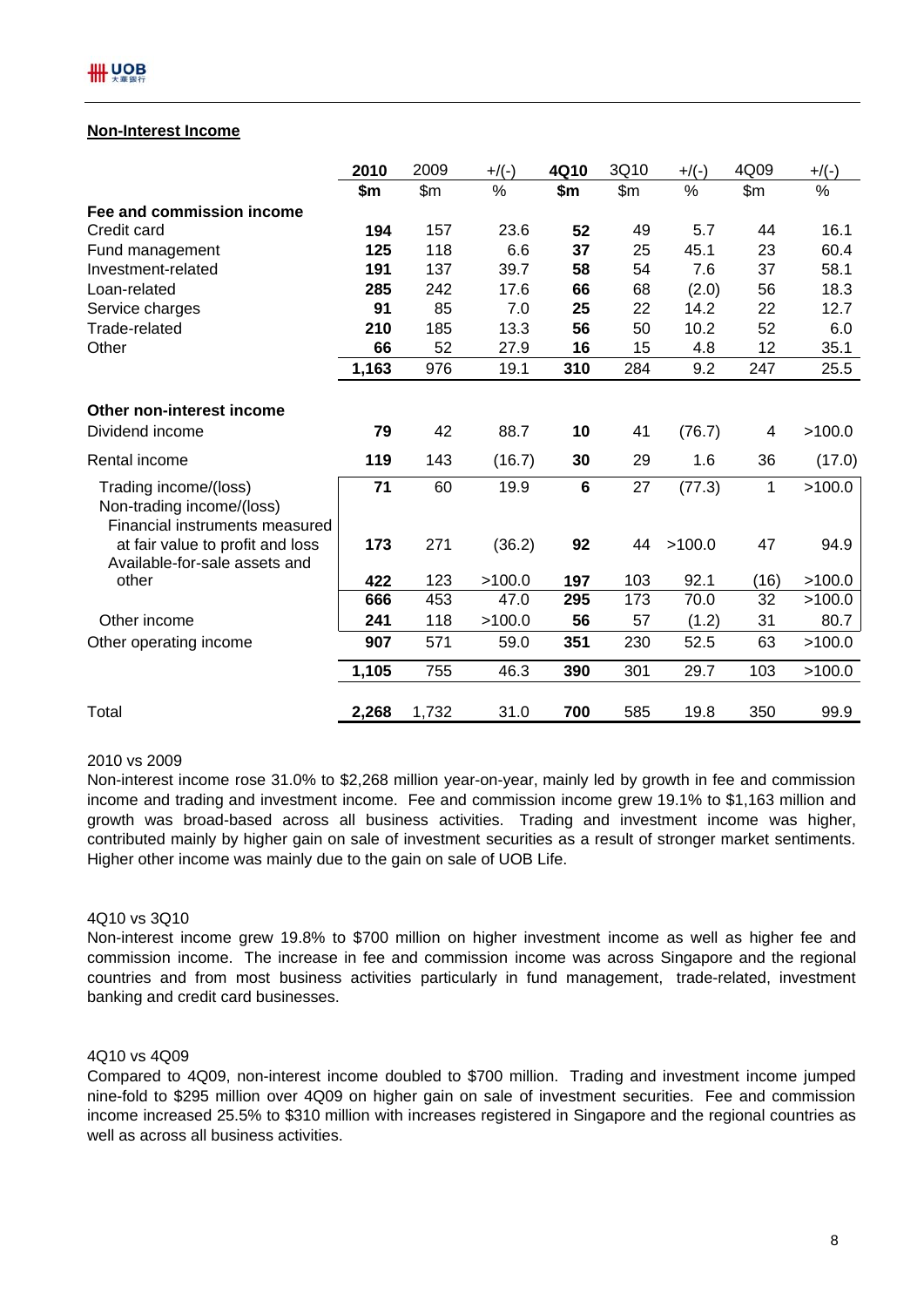# **Operating Expenses**

|                                  | 2010   | 2009   | $+$ /(-) | 4Q10         | 3Q10   | $+/(-)$ | 4Q09       | $+$ /(-) |
|----------------------------------|--------|--------|----------|--------------|--------|---------|------------|----------|
|                                  | \$m    | \$m\$  | $\%$     | \$m          | \$m\$  | $\%$    | \$m        | %        |
| <b>Staff costs</b>               | 1,242  | 1,116  | 11.3     | 330          | 308    | 7.2     | 308        | 7.3      |
| Other operating expenses         |        |        |          |              |        |         |            |          |
| Revenue-related                  | 479    | 485    | (1.3)    | 133          | 120    | 10.4    | 125        | 6.4      |
| Occupancy-related                | 220    | 206    | 6.5      | 57           | 55     | 3.6     | 53         | 8.0      |
| <b>IT-related</b>                | 173    | 160    | 8.4      | 41           | 41     | (0.1)   | 44         | (6.0)    |
| Other                            | 144    | 108    | 33.6     | 58           | 30     | 91.5    | 24         | >100.0   |
|                                  | 1,016  | 959    | 5.9      | 290          | 247    | 17.1    | 246        | 17.9     |
| Total                            | 2,258  | 2,074  | 8.8      | 620          | 555    | 11.6    | 554        | 12.0     |
|                                  |        |        |          |              |        |         |            |          |
| Of which, depreciation of assets | 137    | 138    | (0.3)    | 34           | 34     | 0.7     | 37         | (5.7)    |
| Manpower (number)                | 21,653 | 20,431 |          | 1,222 21,653 | 21,080 |         | 573 20,431 | 1,222    |

### 2010 vs 2009

Total operating expenses increased 8.8% to \$2,258 million in 2010 mainly from higher staff costs which increased 11.3% to \$1,242 million. Expense-to-income ratio remained well-controlled at 38.9%.

### 4Q10 vs 3Q10

Total operating expenses increased 11.6% to \$620 million in 4Q10, with expense-to-income ratio increasing 1.8% points to 39.6%. The increase in total expenses came from higher staff costs and higher advertising expenses.

### 4Q10 vs 4Q09

Total operating expenses increased 12.0% from 4Q09, while expense-to-income ratio improved 5.0% points to 39.6% due to higher operating income.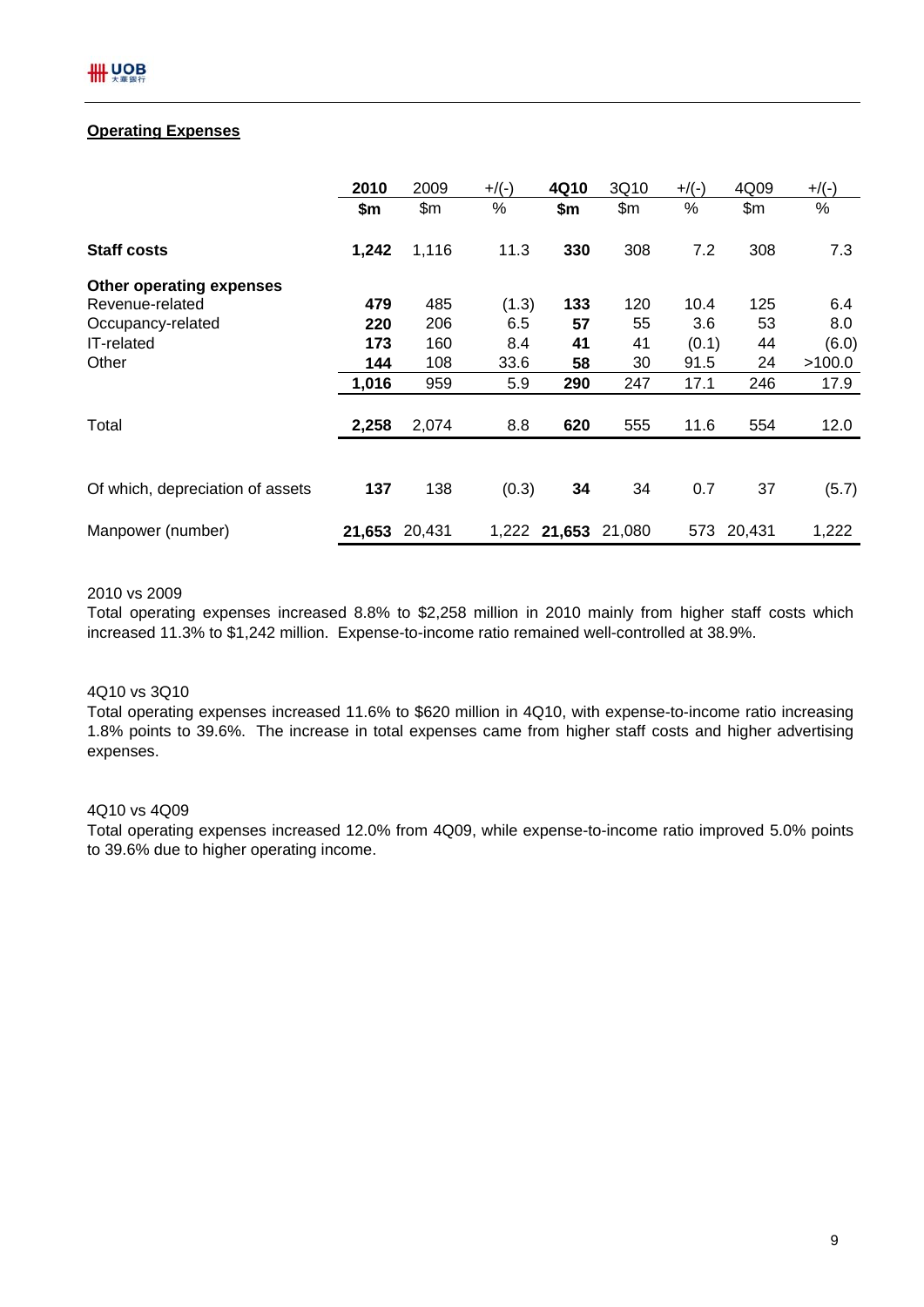# **Impairment Charges**

|                                             | 2010         | 2009  | $+$ /(-) | 4Q10  | 3Q10           | $+$ /(-) | 4Q09  | $+$ /(-) |
|---------------------------------------------|--------------|-------|----------|-------|----------------|----------|-------|----------|
|                                             | \$m\$        | \$m\$ | %        | \$m\$ | \$m\$          | %        | \$m\$ | $\%$     |
| Individual impairment on loans <sup>1</sup> |              |       |          |       |                |          |       |          |
| Singapore                                   | 36           | 307   | (88.4)   | 52    | 10             | >100.0   | 58    | (9.2)    |
| Malaysia                                    | 16           | 85    | (81.8)   | 10    | 1              | >100.0   | 26    | (61.1)   |
| Thailand                                    | 38           | 51    | (25.1)   | 14    | 7              | 94.6     | 10    | 49.3     |
| Indonesia                                   | 13           | 20    | (36.5)   | 1     | $\overline{2}$ | (38.9)   | 6     | (75.1)   |
| Greater China <sup>2</sup>                  | $\mathbf{2}$ | 17    | (87.2)   | 1     | $\Omega$       | >100.0   | 9     | (92.7)   |
| Other                                       | 85           | 123   | (30.8)   | 49    | 22             | >100.0   | 19    | >100.0   |
|                                             | 190          | 604   | (68.6)   | 128   | 44             | >100.0   | 127   | 1.2      |
| Individual impairment on securities         |              |       |          |       |                |          |       |          |
| and other assets                            | 48           | 11    | >100.0   | 30    | 10             | >100.0   | (23)  | >100.0   |
| <b>Collective impairment</b>                | 236          | 506   | (53.4)   | 22    | 80             | (72.8)   | (59)  | >100.0   |
| Total                                       | 474          | 1,121 | (57.7)   | 180   | 134            | 34.2     | 44    | >100.0   |

# 2010 vs 2009

Impairment charges decreased 57.7% to \$474 million in 2010, contributed by lower individual impairment on loans across territories and lower collective impairment being set aside.

### 4Q10 vs 3Q10

Impairment charges were higher at \$180 million in 4Q10 from higher individual impairment on loans, partly offset by lower collective impairment.

### 4Q10 vs 4Q09

Compared to 4Q09, impairment charges were higher as 4Q09 included writebacks of collective impairment and provision for a long-term investment.

**Notes:**

<sup>1</sup> Based on the location where the non-performing loans are booked.

<sup>2</sup> Comprise China, Hong Kong S.A.R. and Taiwan.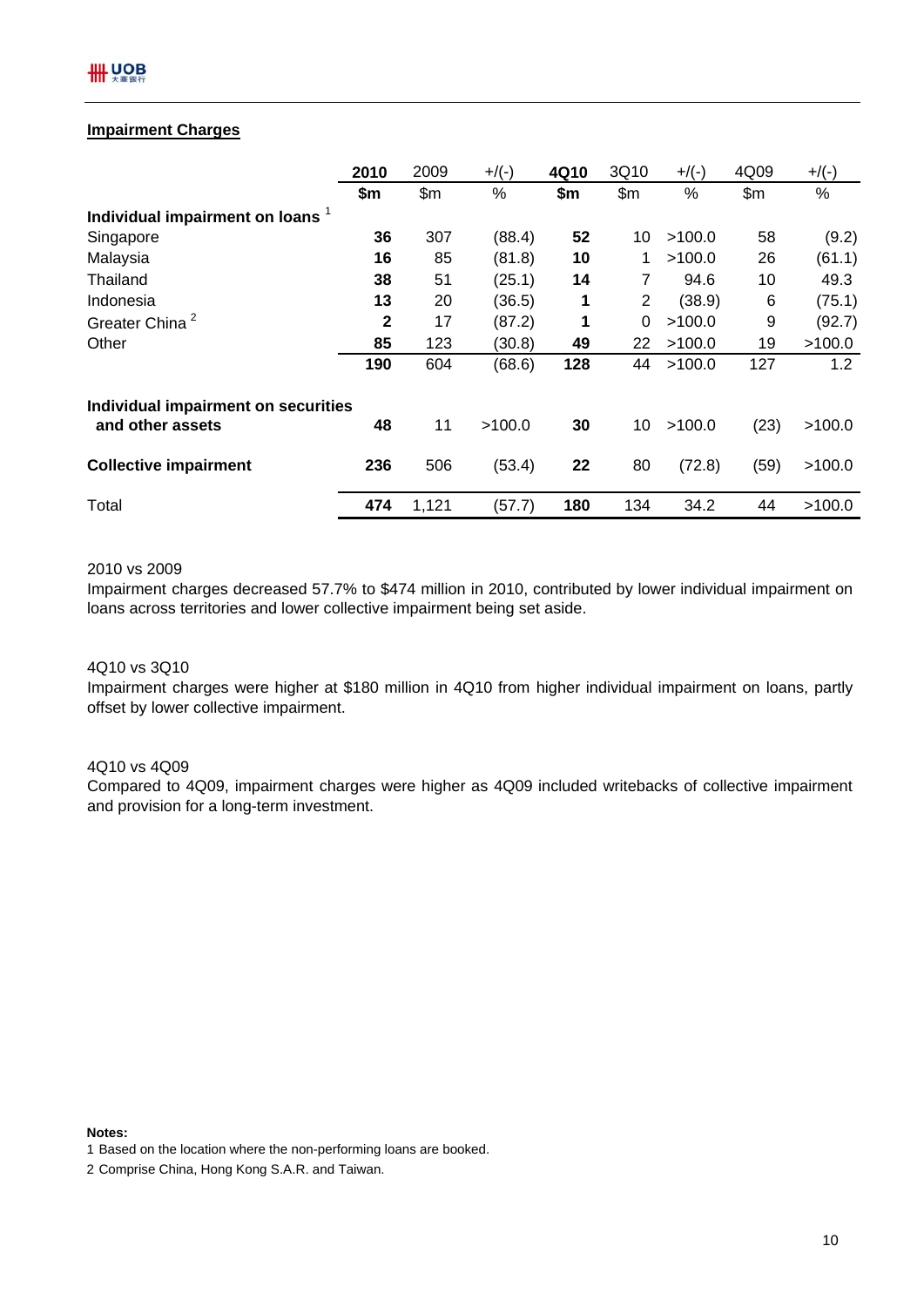# **Customer Loans**

|                                       | <b>Dec-10</b> | Sep-10  | Dec-09  |
|---------------------------------------|---------------|---------|---------|
|                                       | \$m           | \$m     | \$m     |
| Gross customer loans                  | 115,122       | 109,716 | 101,744 |
| Less: Individual impairment           | 930           | 900     | 973     |
| Collective impairment                 | 1,752         | 1,716   | 1,570   |
| Net customer loans                    | 112,440       | 107,100 | 99,201  |
| <b>By industry</b>                    |               |         |         |
| Transport, storage and communication  | 6,710         | 6,072   | 6,301   |
| Building and construction             | 11,506        | 12,208  | 11,718  |
| Manufacturing                         | 8,617         | 8,437   | 8,794   |
| <b>Financial institutions</b>         | 18,673        | 15,532  | 14,741  |
| General commerce                      | 15,094        | 14,271  | 12,770  |
| Professionals and private individuals | 14,907        | 14,289  | 13,346  |
| Housing loans                         | 33,528        | 32,021  | 27,444  |
| Other                                 | 6,086         | 6,887   | 6,630   |
| Total (gross)                         | 115,122       | 109,716 | 101,744 |
| <b>By currency</b>                    |               |         |         |
| Singapore dollar                      | 66,915        | 63,715  | 59,978  |
| US dollar                             | 13,855        | 13,388  | 12,813  |
| Malaysian ringgit                     | 14,282        | 13,617  | 11,414  |
| Thai baht                             | 6,841         | 6,340   | 5,944   |
| Indonesian rupiah                     | 3,213         | 3,104   | 2,890   |
| Other                                 | 10,017        | 9,551   | 8,705   |
| Total (gross)                         | 115,122       | 109,716 | 101,744 |
| <b>By maturity</b>                    |               |         |         |
| Within 1 year                         | 44,983        | 40,679  | 37,772  |
| Over 1 year but within 3 years        | 19,766        | 20,886  | 21,087  |
| Over 3 years but within 5 years       | 12,575        | 11,993  | 10,615  |
| Over 5 years                          | 37,798        | 36,158  | 32,270  |
| Total (gross)                         | 115,122       | 109,716 | 101,744 |
| By geography $1$                      |               |         |         |
| Singapore                             | 75,534        | 71,938  | 67,350  |
| Malaysia                              | 15,278        | 14,425  | 12,120  |
| Thailand                              | 7,050         | 6,473   | 6,077   |
| Indonesia                             | 3,975         | 3,779   | 3,499   |
| Greater China                         | 5,295         | 4,515   | 4,011   |
| Other                                 | 7,990         | 8,586   | 8,688   |
| Total (gross)                         | 115,122       | 109,716 | 101,744 |

Net customer loans grew 13.3% year-on-year and 5.0% for the quarter to \$112.4 billion as at 31 December 2010, with increases registered across Singapore and the regional countries. Housing loans was the major sector that contributed to the year-on-year growth, followed by increase in loans to non-bank financial institutions, general commerce sectors and professional and private individuals. The growth in the quarter was mainly attributed to higher loans to non-bank financial institutions and housing loans.

#### **Note:**

1 Based on the location where the loans are booked.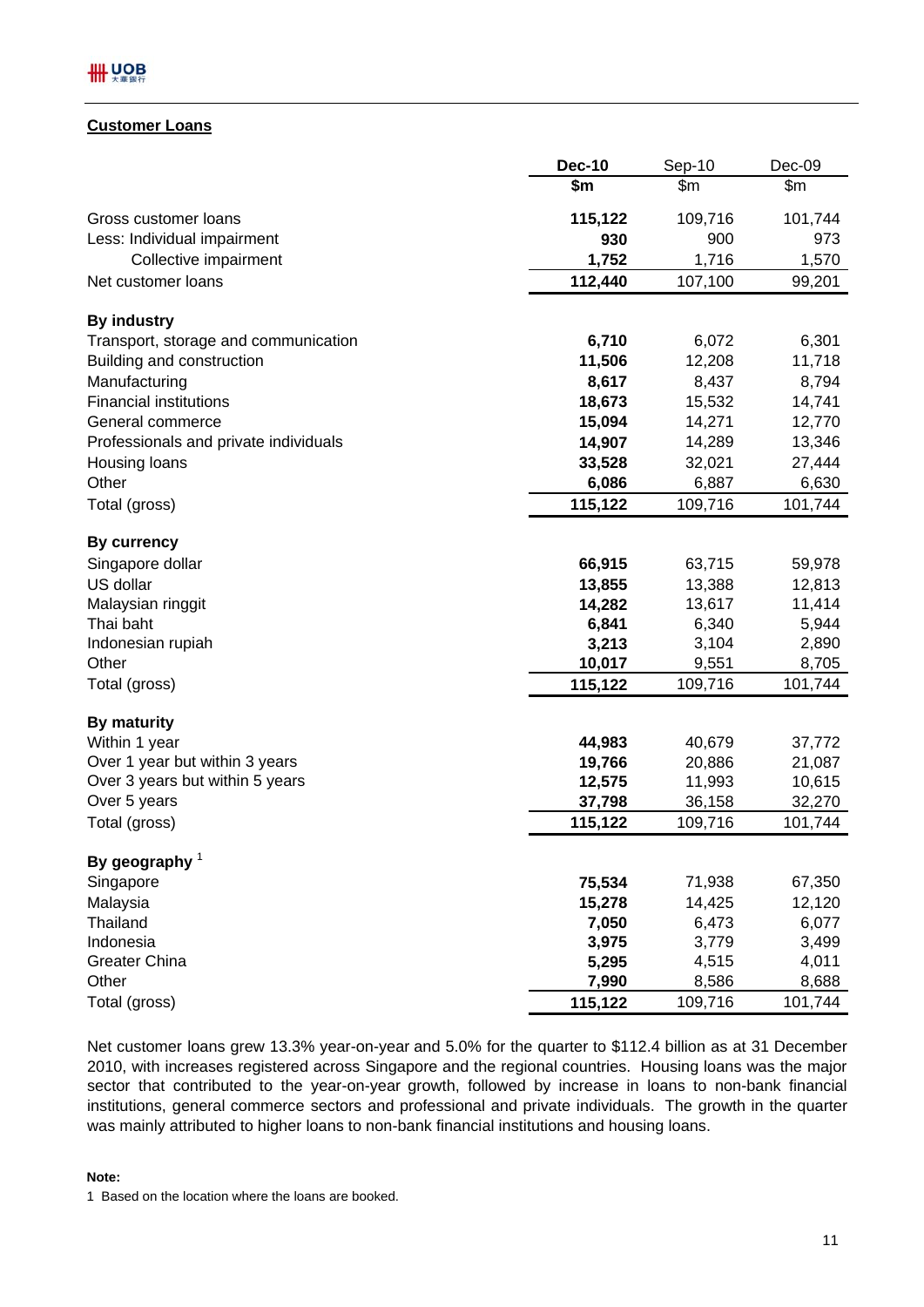# **Non-Performing Assets**

| Loans ("NPL")<br>Debt securities | \$m    | \$m\$  | \$m\$  |
|----------------------------------|--------|--------|--------|
|                                  |        |        |        |
|                                  | 2,155  | 2,120  | 2,260  |
|                                  | 405    | 409    | 462    |
| Non-Performing Assets ("NPA")    | 2,560  | 2,529  | 2,722  |
| <b>By grading</b>                |        |        |        |
| Substandard                      | 1,478  | 1,432  | 1,623  |
| Doubtful                         | 432    | 471    | 519    |
| Loss                             | 650    | 626    | 580    |
| Total                            | 2,560  | 2,529  | 2,722  |
| By security coverage             |        |        |        |
| Secured                          | 1,153  | 1,076  | 1,180  |
| Unsecured                        | 1,407  | 1,453  | 1,542  |
| Total                            | 2,560  | 2,529  | 2,722  |
| <b>By ageing</b>                 |        |        |        |
| Current                          | 596    | 445    | 351    |
| Within 90 days                   | 194    | 214    | 489    |
| Over 90 to 180 days              | 251    | 232    | 333    |
| Over 180 days                    | 1,519  | 1,638  | 1,549  |
| Total                            | 2,560  | 2,529  | 2,722  |
| <b>Cumulative impairment</b>     |        |        |        |
| Individual                       | 1,157  | 1,117  | 1,200  |
| Collective                       | 1,888  | 1,875  | 1,657  |
| Total                            | 3,045  | 2,992  | 2,857  |
| As a % of NPA                    | 118.9% | 118.3% | 105.0% |
| As a % of unsecured NPA          | 216.4% | 205.9% | 185.3% |

|                                       |            | <b>NPL</b> |            | <b>NPL</b> |            | <b>NPL</b> |
|---------------------------------------|------------|------------|------------|------------|------------|------------|
|                                       | <b>NPL</b> | ratio      | <b>NPL</b> | ratio      | <b>NPL</b> | ratio      |
|                                       | \$m\$      | $\%$       | \$m\$      | $\%$       | \$m\$      | $\%$       |
| <b>NPL by industry</b>                |            |            |            |            |            |            |
| Transport, storage and communication  | 361        | 5.3        | 138        | 2.3        | 78         | 1.2        |
| Building and construction             | 149        | 1.1        | 160        | 1.1        | 208        | 1.6        |
| Manufacturing                         | 524        | 6.1        | 590        | 7.0        | 678        | 7.6        |
| <b>Financial institutions</b>         | 194        | 1.0        | 197        | 1.3        | 206        | 1.4        |
| General commerce                      | 353        | 2.3        | 384        | 2.6        | 385        | 2.9        |
| Professionals and private individuals | 197        | 1.3        | 202        | 1.4        | 228        | 1.7        |
| Housing loans                         | 259        | 0.8        | 275        | 0.9        | 310        | 1.1        |
| Other                                 | 118        | 1.7        | 174        | 2.4        | 167        | 2.3        |
| Total                                 | 2,155      | 1.8        | 2,120      | 1.9        | 2,260      | 2.2        |

**Note:**

1 Debt securities and contingent assets are excluded from the computation.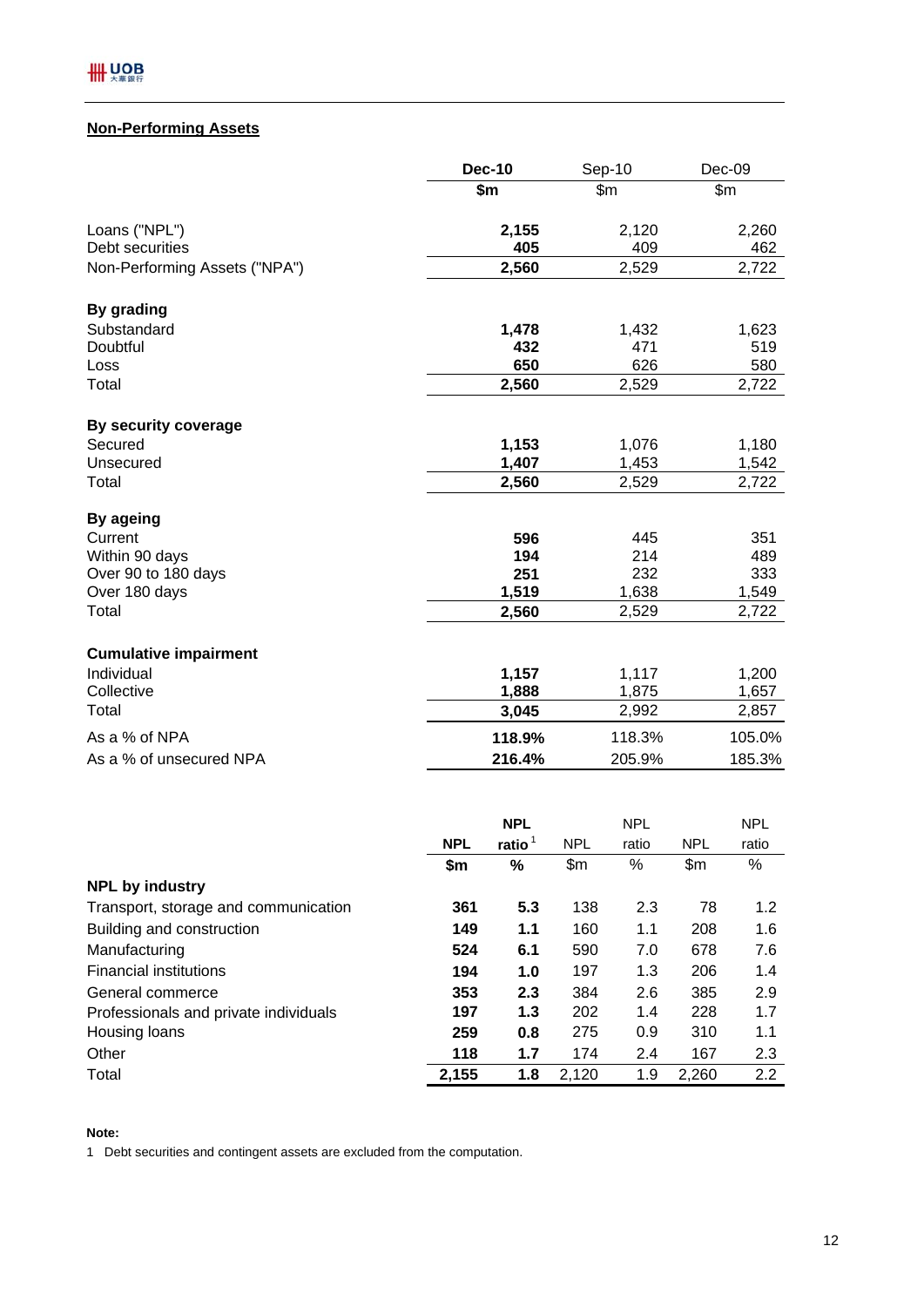# **Non-Performing Assets** *(cont'd)*

|                      |            | <b>Total cumulative impairment</b> |            |               |  |
|----------------------|------------|------------------------------------|------------|---------------|--|
|                      |            | <b>NPL</b>                         | as a % of  | as a % of     |  |
|                      | <b>NPL</b> | ratio <sup>1</sup>                 | <b>NPL</b> | unsecured NPL |  |
|                      | \$m        | $\%$                               | $\%$       | $\%$          |  |
| NPL by geography $2$ |            |                                    |            |               |  |
| Singapore            |            |                                    |            |               |  |
| <b>Dec 10</b>        | 845        | 1.1                                | 213.7      | 393.5         |  |
| Sep 10               | 816        | 1.1                                | 214.8      | 370.6         |  |
| Dec 09               | 923        | 1.4                                | 185.5      | 299.8         |  |
| Malaysia             |            |                                    |            |               |  |
| <b>Dec 10</b>        | 373        | 2.4                                | 93.6       | 258.5         |  |
| Sep 10               | 402        | 2.8                                | 86.3       | 237.7         |  |
| Dec 09               | 435        | 3.5                                | 68.3       | 225.0         |  |
| Thailand             |            |                                    |            |               |  |
| <b>Dec 10</b>        | 409        | 5.2                                | 69.4       | 120.9         |  |
| Sep 10               | 415        | 5.8                                | 71.3       | 124.9         |  |
| Dec 09               | 409        | 6.1                                | 69.9       | 120.7         |  |
| Indonesia            |            |                                    |            |               |  |
| <b>Dec 10</b>        | 80         | 2.0                                | 71.3       | 814.3         |  |
| Sep 10               | 91         | 2.4                                | 64.8       | 983.3         |  |
| Dec 09               | 106        | 3.0                                | 63.2       | 304.5         |  |
| <b>Greater China</b> |            |                                    |            |               |  |
| <b>Dec 10</b>        | 61         | 1.2                                | 104.9      | 376.5         |  |
| Sep 10               | 78         | 1.7                                | 84.6       | 244.4         |  |
| Dec 09               | 105        | 2.6                                | 83.8       | 220.0         |  |
| Other                |            |                                    |            |               |  |
| <b>Dec 10</b>        | 387        | 4.8                                | 31.5       | 56.2          |  |
| Sep 10               | 318        | 3.7                                | 29.9       | 42.2          |  |
| Dec 09               | 282        | 3.2                                | 33.0       | 78.2          |  |
| Group NPL            |            |                                    |            |               |  |
| <b>Dec 10</b>        | 2,155      | 1.8                                | 124.5      | 250.7         |  |
| Sep 10               | 2,120      | 1.9                                | 123.4      | 234.8         |  |
| Dec 09               | 2,260      | 2.2                                | 112.5      | 226.9         |  |

NPL ratios of Singapore and the respective regional countries improved when compared to the comparative periods, with Group NPL ratio improving further to 1.8% as at end 2010. Group NPL remained low at \$2,155 million as at 31 December 2010.

**Notes:**

1 Debt securities and contingent assets are excluded from the computation.

2 Based on the location where the non-performing loans are booked.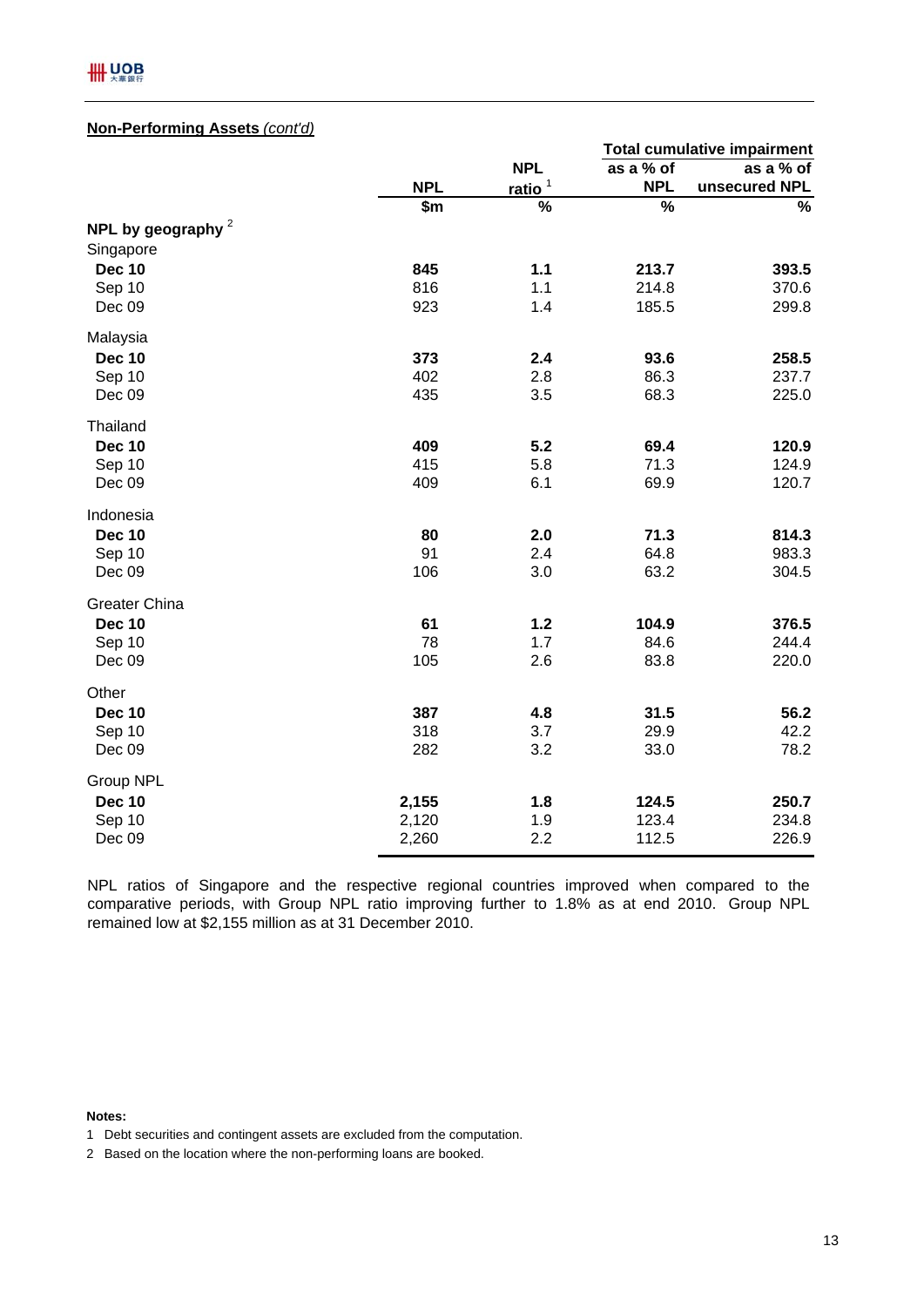# **Customer Deposits**

|                                                                                                                            | <b>Dec-10</b>                               | Sep-10                                      | Dec-09                                    |
|----------------------------------------------------------------------------------------------------------------------------|---------------------------------------------|---------------------------------------------|-------------------------------------------|
|                                                                                                                            | \$m                                         | \$m                                         | \$m\$                                     |
| By product group                                                                                                           |                                             |                                             |                                           |
| <b>Fixed deposits</b>                                                                                                      | 77,310                                      | 69,292                                      | 64,343                                    |
| Savings deposits                                                                                                           | 34,841                                      | 34,102                                      | 30,121                                    |
| Current accounts                                                                                                           | 27,261                                      | 26,269                                      | 25,200                                    |
| Other                                                                                                                      | 2,888                                       | 2,819                                       | 1,838                                     |
| Total                                                                                                                      | 142,299                                     | 132,483                                     | 121,502                                   |
| By maturity<br>Within 1 year<br>Over 1 year but within 3 years<br>Over 3 years but within 5 years<br>Over 5 years<br>Total | 139,129<br>1,784<br>1,157<br>230<br>142,299 | 128,979<br>2,135<br>1,206<br>163<br>132,483 | 117,602<br>2,795<br>738<br>367<br>121,502 |
|                                                                                                                            |                                             |                                             |                                           |
|                                                                                                                            |                                             |                                             |                                           |
| Loans/Deposits ratio (%)                                                                                                   | 79.0                                        | 81.1                                        | 81.6                                      |

Customer deposits rose 17.1% year-on-year and 7.4% for the quarter to reach \$142.3 billion as at 31 December 2010 as more fixed deposits were collected across Singapore and the regional countries.

# **Debts Issued**

|                                 | <b>Dec-10</b> | Sep-10         | Dec-09 |
|---------------------------------|---------------|----------------|--------|
|                                 | \$m\$         | $\mathsf{S}$ m | \$m\$  |
| <b>Subordinated debts</b>       |               |                |        |
| Due after one year (unsecured)  | 5,367         | 5,524          | 5,354  |
| Other debts issued              |               |                |        |
| Due within one year (unsecured) | 672           | 545            | 576    |
| Due after one year (unsecured)  | 224           | 226            | 114    |
|                                 | 896           | 771            | 690    |
| Total                           | 6,263         | 6,296          | 6,044  |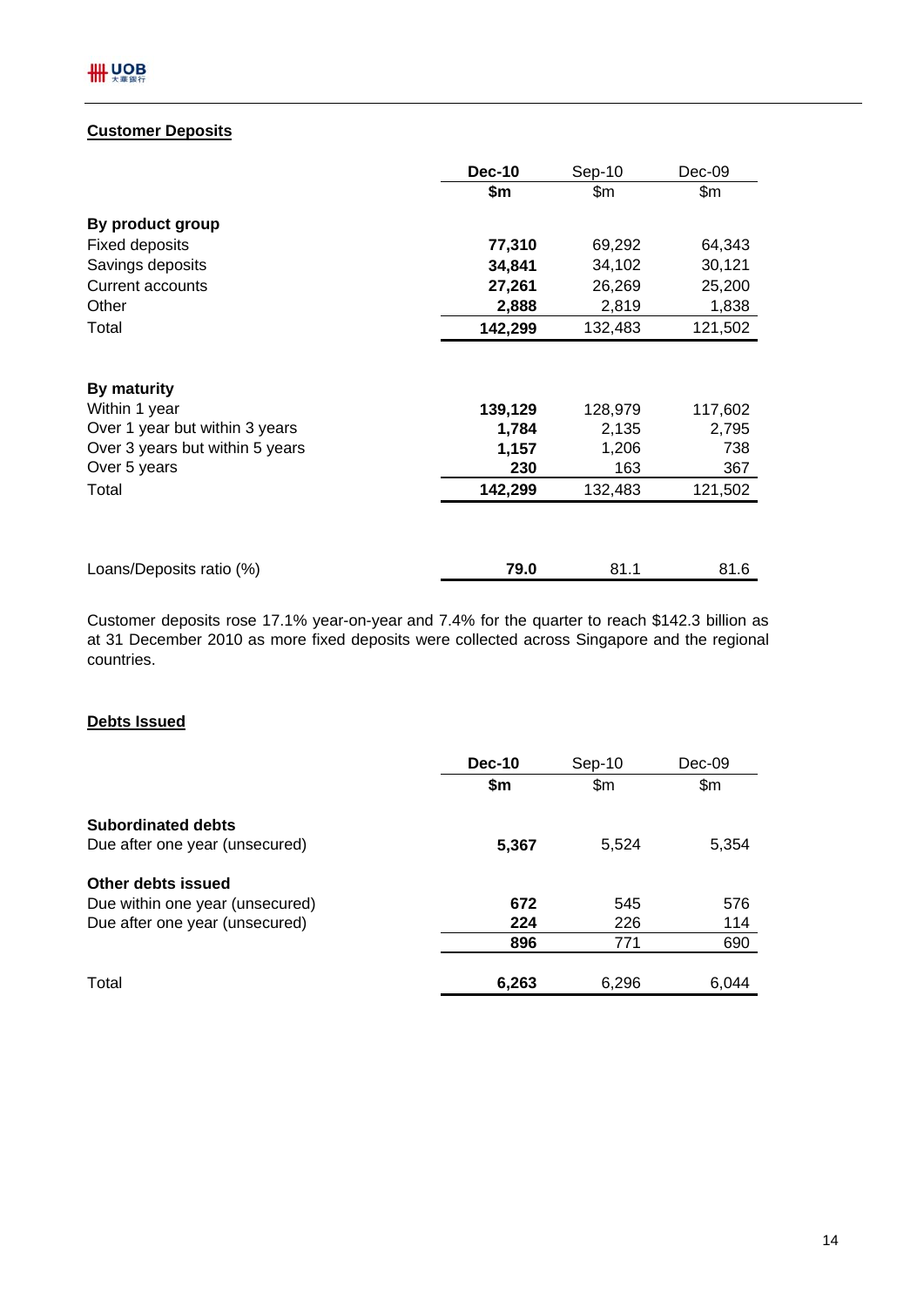# **Shareholders' Equity**

|                                                    | <b>Dec-10</b><br>Sep-10 |        | $Dec-09$ |
|----------------------------------------------------|-------------------------|--------|----------|
|                                                    | \$m                     | \$m    | \$m      |
| Shareholders' equity                               | 21,473                  | 20.814 | 18,986   |
| Add: Revaluation surplus                           | 2.818                   | 2.458  | 2,394    |
| Shareholders' equity including revaluation surplus | 24.292                  | 23,273 | 21,380   |

Shareholders' equity increased 3.2% over 30 September 2010 to \$21.5 billion as at 31 December 2010. The increase was largely due to profit for the quarter and the issuance of new ordinary shares pursuant to the scrip dividend scheme.

Compared to a year ago, shareholders' equity grew 13.1% mainly attributed to higher retained earnings and the issuance of new ordinary shares pursuant to the scrip dividend scheme, as well as higher valuation gain on investment portfolio.

As at 31 December 2010, revaluation surplus of \$2.8 billion on the Group's properties was not recognised in the financial statements.

# **Changes in Issued Shares of the Bank**

|                                                                                            | <b>Number of shares</b> |           |           |           |  |
|--------------------------------------------------------------------------------------------|-------------------------|-----------|-----------|-----------|--|
|                                                                                            | 2010                    | 2009      | 4Q10      | 4Q09      |  |
|                                                                                            | '000                    | '000      | '000      | '000      |  |
| <b>Ordinary shares</b>                                                                     |                         |           |           |           |  |
| Balance at beginning of period                                                             | 1,524,194               | 1,523,931 | 1,548,546 | 1,524,084 |  |
| Issue of shares under scrip dividend scheme<br>Exercise of share options granted under the | 35,945                  |           | 11,593    |           |  |
| UOB 1999 Share Option Scheme                                                               |                         | 263       |           | 110       |  |
| Balance at end of period                                                                   | 1,560,139               | 1,524,194 | 1,560,139 | 1,524,194 |  |
| <b>Treasury shares</b>                                                                     |                         |           |           |           |  |
| Balance at beginning of period                                                             | (18, 175)               | (18, 320) | (18, 175) | (18, 320) |  |
| Issue of shares under share-based                                                          |                         |           |           |           |  |
| compensation plans                                                                         | 660                     | 145       | 660       | 145       |  |
| Balance at end of period                                                                   | (17, 515)               | (18,175)  | (17, 515) | (18, 175) |  |
| Ordinary shares net of treasury shares                                                     | 1,542,624               | 1,506,019 | 1,542,624 | 1,506,019 |  |
| <b>Preference shares</b>                                                                   |                         |           |           |           |  |
| Class E non-cumulative non-convertible                                                     |                         |           |           |           |  |
| preference shares at beginning/end of period                                               | 13,200                  | 13,200    | 13,200    | 13,200    |  |

As at 31 December 2010 and 31 December 2009, there were no outstanding and exercisable options that would render new shares to be issued.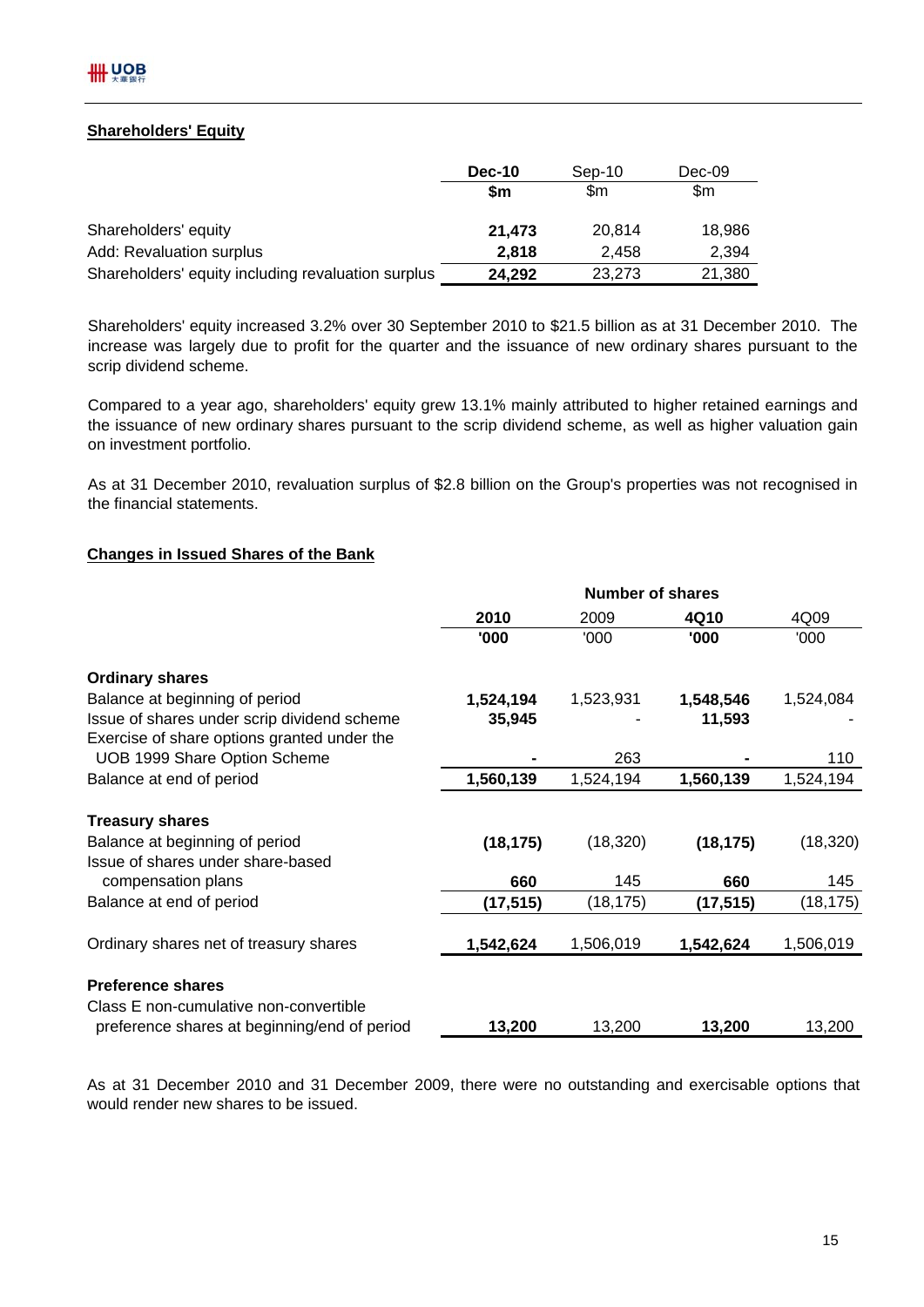### **Performance by Operating Segment**

The Group is organised to be segment-led across key markets. Global segment heads are responsible for driving business with decision-making balanced with a geographical perspective. For internal management purposes, the following segments represent the key customer segments and product groups:

### **Group Retail ("GR")**

GR segment covers Consumer, Privilege and Business Banking. Consumer Banking serves the individual customers, while Business Banking serves small enterprises with a wide range of products and services, including deposits, loans, investments, credit and debit cards and insurance products. Privilege Banking provides an extended range of financial services, including wealth management and restricted products such as structured notes, funds of hedge funds, and insurance plans to the wealthy and affluent customers.

Segment profit increased 3.7% to \$976 million in 2010. The increase was mainly due to higher fee and commission income from investment products, credit cards and loan-related fees, coupled with lower impairment charges. Operating expenses grew in line with business volumes.

### **Group Institutional Financial Services ("GIFS")**

GIFS segment encompasses Commercial Banking, Corporate Banking, Corporate Finance, Debt Capital Markets and Private Banking. Commercial Banking serves the medium and large enterprises, while Corporate Banking serves large local corporations, government-linked companies and agencies. Both Commercial Banking and Corporate Banking provide customers with a broad range of products and services that include current accounts, deposits, lending, asset finance, ship finance, trade finance, structured finance, cash management and cross-border payments. Corporate Finance provides services that include lead managing and underwriting equity offerings and corporate advisory services. Debt Capital Markets specialises in solution-based structures to meet clients' financing requirements in structuring, underwriting and arranging syndicated loans for general corporate needs, leveraged buy-outs, project and structured finance, and underwriting and lead managing bond issues. Private Banking caters to the high net worth individuals and accredited investors, offering financial and portfolio planning, including investment management, asset management and estate planning.

Segment profit increased 43.8% to \$1,231 million in 2010. The increase was largely due to lower impairment charges.

### **Global Markets and Investment Management ("GMIM")**

GMIM segment provides a comprehensive range of treasury products and services, including foreign exchange, money market, fixed income, derivatives, margin trading, futures broking, gold products, as well as an array of structured products. It is a dominant player in Singapore dollar treasury instruments as well as a provider of banknote services in the region. It also engages in asset management, proprietary investment activities and management of excess liquidity and capital funds.

Segment profit decreased 23.2% to \$796 million in 2010. The decline was mainly attributed to lower income from trading and fixed income investments, partially offset by higher income from treasury sales and fund management activities.

### **Other**

Other segment includes property-related activities, insurance businesses and income and expenses not attributable to other operating segments.

The segment recorded a profit of \$194 million in 2010 compared to a loss of \$528 million in 2009. This was mainly contributed by the gain on sale of UOB Life, higher realised gain on investment securities and lower collective impairment.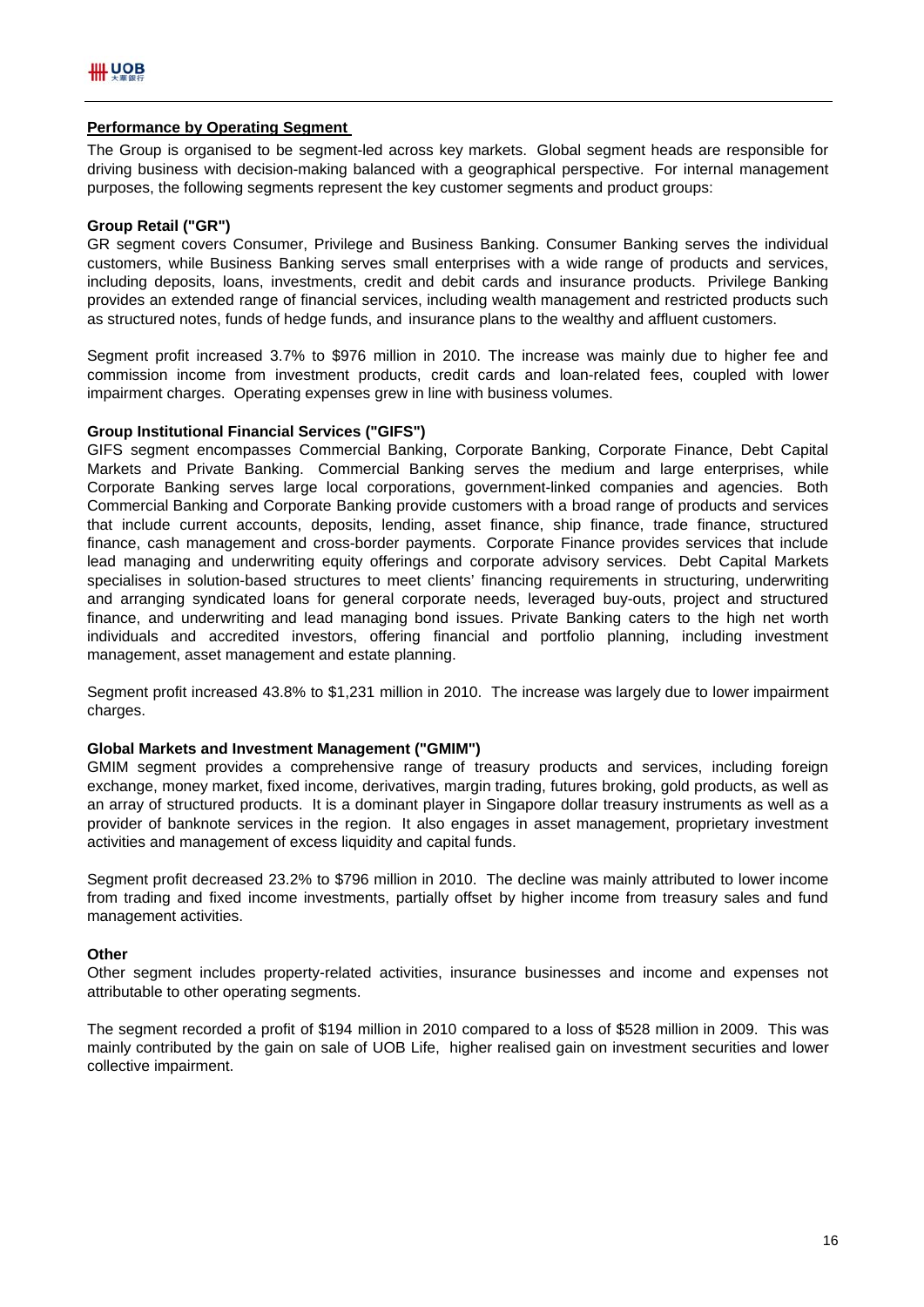# **Performance by Operating Segment** <sup>1</sup> *(cont'd)*

|                                   | <b>GR</b>      | <b>GIFS</b>              | <b>GMIM</b> | Other  | <b>Elimination</b>       | <b>Total</b> |
|-----------------------------------|----------------|--------------------------|-------------|--------|--------------------------|--------------|
|                                   | \$m            | \$m                      | \$m         | \$m    | \$m                      | \$m          |
| 2010                              |                |                          |             |        |                          |              |
| Operating income                  | 2,195          | 1,886                    | 1,151       | 693    | (125)                    | 5,800        |
| Operating expenses                | (1, 148)       | (472)                    | (396)       | (367)  | 125                      | (2, 258)     |
| Impairment charges                | (68)           | (175)                    | 38          | (269)  |                          | (474)        |
| Amortisation of intangible assets | (3)            | (8)                      |             |        |                          | (11)         |
| Share of profit of associates     | $\blacksquare$ |                          | 3           | 136    | ۰                        | 139          |
| Profit before tax                 | 976            | 1,231                    | 796         | 194    | Ξ,                       | 3,197        |
| <b>Segment assets</b>             | 51,637         | 64,640                   | 89,979      | 7,642  | (5, 528)                 | 208,370      |
| Intangible assets                 | 1,339          | 2,123                    | 667         | 81     |                          | 4,210        |
| Investment in associates          |                |                          | 5           | 1,193  |                          | 1,198        |
| <b>Total assets</b>               | 52,976         | 66,763                   | 90,651      | 8,916  | (5, 528)                 | 213,778      |
| <b>Segment liabilities</b>        | 68,398         | 66,278                   | 51,192      | 12,426 | (6, 169)                 | 192,125      |
| <b>Other information</b>          |                |                          |             |        |                          |              |
| Inter-segment operating income    | 161            | (107)                    | (229)       | 300    | (125)                    |              |
| Gross customer loans              | 51,330         | 63,400                   | 322         | 70     |                          | 115,122      |
| Non-performing assets             | 565            | 1,681                    | 192         | 122    |                          | 2,560        |
| Capital expenditure               | 15             | 3                        | 4           | 84     |                          | 106          |
| Depreciation of assets            | 17             | 5                        | 3           | 112    |                          | 137          |
| 2009                              |                |                          |             |        |                          |              |
| Operating income                  | 2,037          | 1,765                    | 1,425       | 302    | (124)                    | 5,405        |
| Operating expenses                | (969)          | (409)                    | (332)       | (488)  | 124                      | (2,074)      |
| Impairment charges                | (124)          | (493)                    | (64)        | (440)  | -                        | (1, 121)     |
| Amortisation of intangible assets | (3)            | (7)                      |             |        |                          | (10)         |
| Share of profit of associates     |                | $\overline{\phantom{0}}$ | 8           | 99     | $\blacksquare$           | 107          |
| Profit before tax                 | 941            | 856                      | 1,037       | (528)  | $\overline{\phantom{0}}$ | 2,306        |
| <b>Segment assets</b>             | 42,586         | 59,962                   | 75,840      | 4,861  | (3, 112)                 | 180,137      |
| Intangible assets                 | 1,346          | 2,135                    | 667         | 81     |                          | 4,229        |
| Investment in associates          |                |                          | 18          | 1,194  |                          | 1,212        |
| <b>Total assets</b>               | 43,932         | 62,097                   | 76,525      | 6,136  | (3, 112)                 | 185,578      |
| <b>Segment liabilities</b>        | 60,602         | 57,291                   | 42,943      | 9,411  | (3,824)                  | 166,423      |
| Other information                 |                |                          |             |        |                          |              |
| Inter-segment operating income    | 271            | (330)                    | (39)        | 222    | (124)                    |              |
| Gross customer loans              | 42,239         | 59,188                   | 235         | 82     |                          | 101,744      |
| Non-performing assets             | 644            | 1,656                    | 298         | 124    |                          | 2,722        |
| Capital expenditure               | 14             | 4                        | 3           | 192    |                          | 213          |
| Depreciation of assets            | 17             | $\,6$                    | 3           | 112    | $\blacksquare$           | 138          |

# **Notes:**

1 Transfer prices between operating segments are on arm's length basis in a manner similar to transactions with third parties.

2 Certain prior period comparatives have been restated to reflect the re-alignment of the organisation to be more segment focused.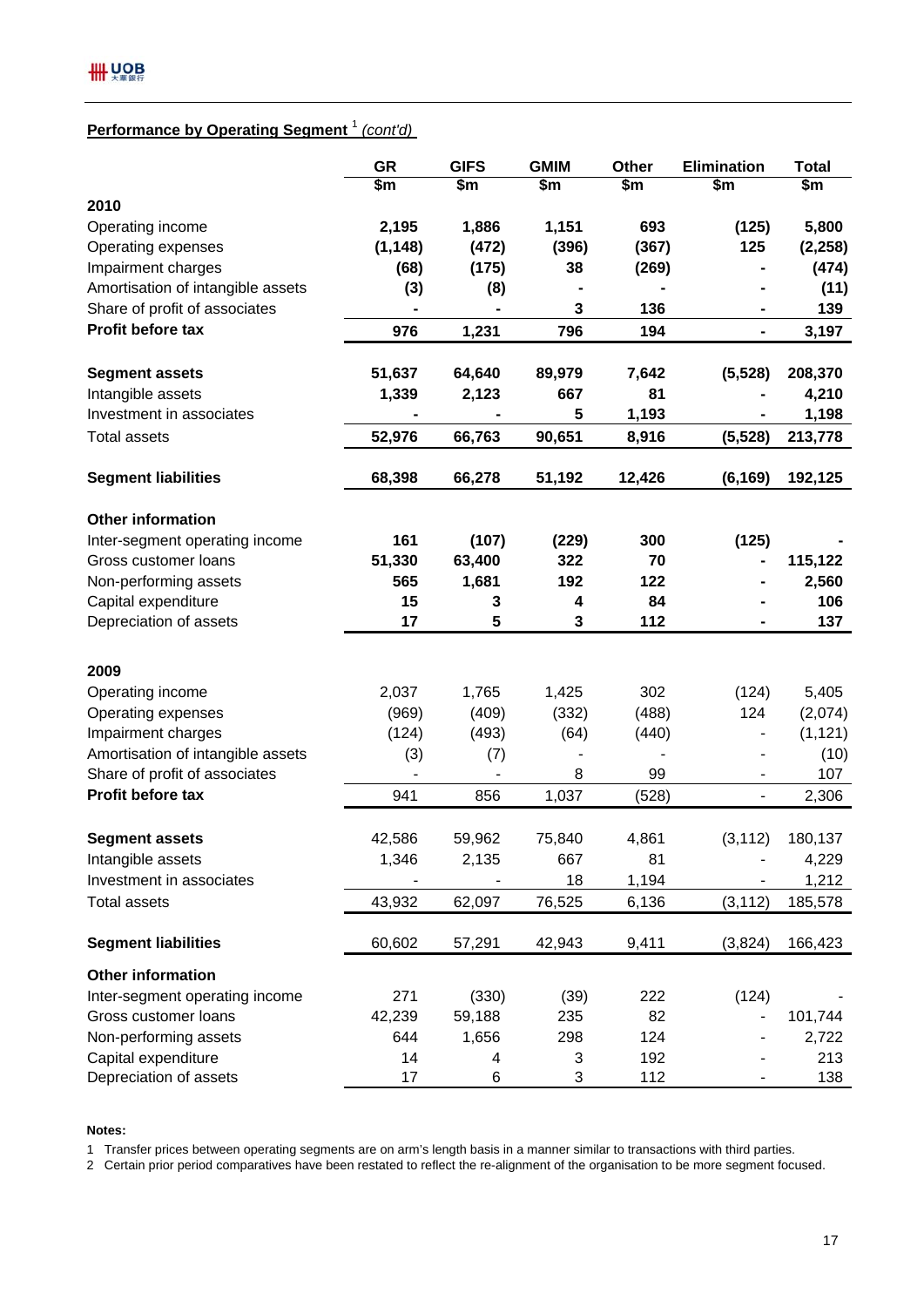# **Performance by Geographical Segment** <sup>1</sup>

|                               | 2010  | 2009  | 4Q10  | 3Q10  | 4Q09  |
|-------------------------------|-------|-------|-------|-------|-------|
|                               | \$m   | \$m\$ | \$m   | \$m\$ | \$m   |
| <b>Total operating income</b> |       |       |       |       |       |
| Singapore                     | 3,730 | 3,522 | 1,035 | 942   | 794   |
| Malaysia                      | 706   | 571   | 178   | 180   | 141   |
| Thailand                      | 408   | 415   | 102   | 102   | 100   |
| Indonesia                     | 388   | 361   | 98    | 98    | 89    |
| <b>Greater China</b>          | 227   | 201   | 68    | 63    | 40    |
| Other                         | 341   | 335   | 85    | 83    | 78    |
| Total                         | 5,800 | 5,405 | 1,565 | 1,468 | 1,242 |
|                               |       |       |       |       |       |
| <b>Profit before tax</b>      |       |       |       |       |       |
| Singapore                     | 2,290 | 1,594 | 628   | 562   | 537   |
| Malaysia                      | 395   | 271   | 78    | 104   | 44    |
| Thailand                      | 87    | 78    | 19    | 20    | 14    |
| Indonesia                     | 175   | 153   | 49    | 46    | 36    |
| <b>Greater China</b>          | 105   | 81    | 26    | 36    |       |
| Other                         | 156   | 139   | 3     | 38    | 32    |
|                               | 3,208 | 2,316 | 803   | 807   | 664   |
| Intangible assets amortised   | (11)  | (10)  | (3)   | (3)   | (3)   |
| Total                         | 3,197 | 2,306 | 800   | 804   | 661   |

Group's pre-tax profit recorded a year-on-year robust growth of 38.6%, with increases registered across all territories. Singapore's higher pre-tax profit came from strong fee and commission income and improved trading and investment income, coupled with lower impairment charges. Overseas contribution grew 27.1% on the strong performance from Malaysia territory.

|                     | <b>Dec-10</b> | Sep-10  | Dec-09  |
|---------------------|---------------|---------|---------|
|                     | \$m           | \$m\$   | \$m\$   |
| <b>Total assets</b> |               |         |         |
| Singapore           | 141,970       | 137,389 | 121,190 |
| Malaysia            | 21,620        | 20,614  | 17,776  |
| Thailand            | 10,533        | 10,211  | 9,509   |
| Indonesia           | 5,455         | 5,050   | 4,920   |
| Greater China       | 11,879        | 9,701   | 7,132   |
| Other               | 18,111        | 15,262  | 20,822  |
|                     | 209,568       | 198,226 | 181,349 |
| Intangible assets   | 4,210         | 4,219   | 4,229   |
| Total               | 213,778       | 202,445 | 185,578 |

#### **Note:**

1 Based on the location where the transactions and assets are booked which approximates that based on the location of the customers and assets. Information is stated after elimination of inter-segment transactions.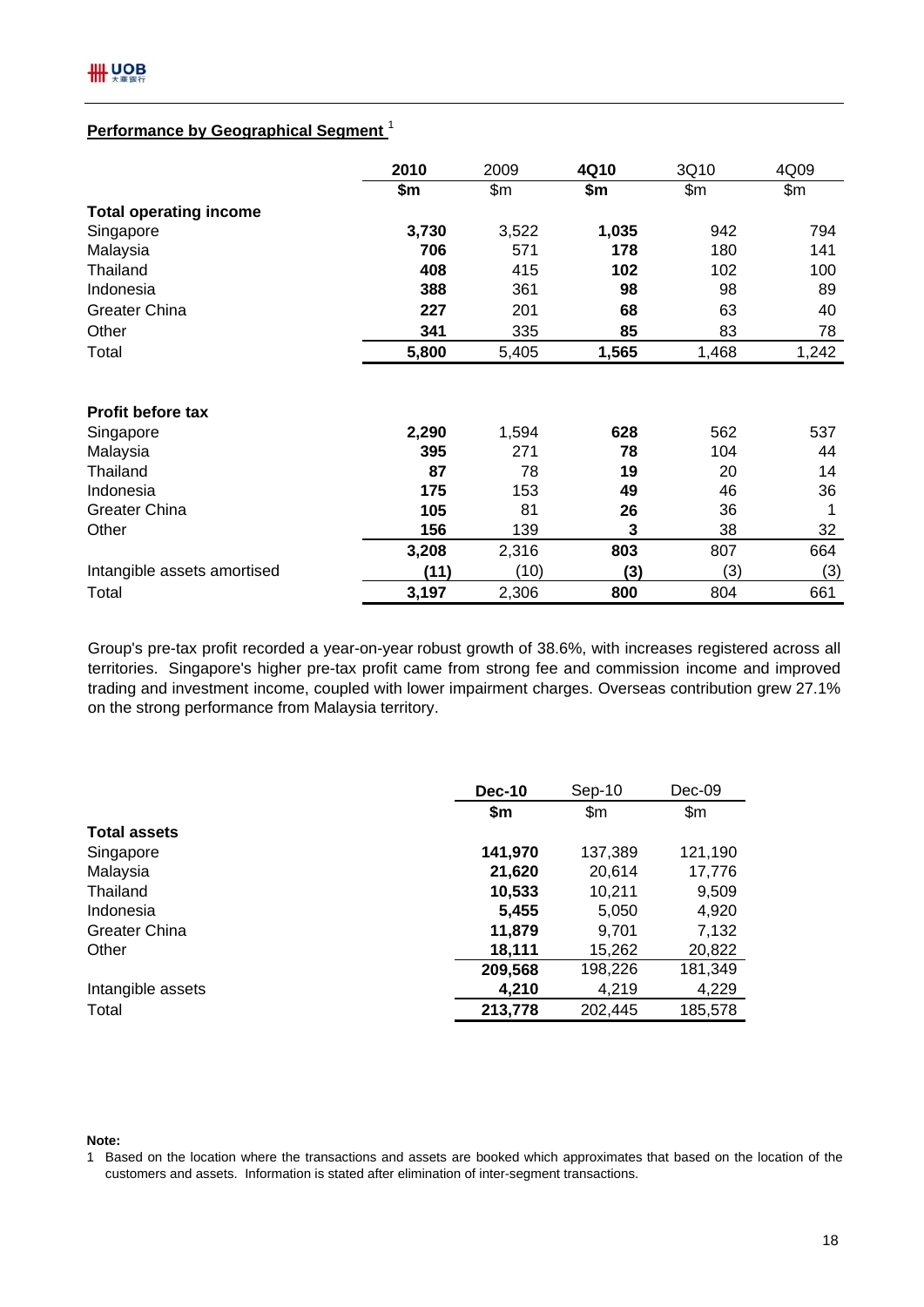# **Capital Adequacy Ratios**

|                                        | <b>Dec-10</b> | Sep-10  | $Dec-09$ |
|----------------------------------------|---------------|---------|----------|
|                                        | \$m           | \$m\$   | \$m\$    |
| <b>Tier 1 capital</b>                  |               |         |          |
| Share capital                          | 2,537         | 2,319   | 1,902    |
| Preference shares                      | 2,149         | 2,149   | 2,149    |
| Disclosed reserves/other               | 16,439        | 15,878  | 15,189   |
| Deductions from Tier 1 capital         | (4, 763)      | (4,786) | (5, 113) |
| <b>Eligible Tier 1 capital</b>         | 16,362        | 15,560  | 14,127   |
| <b>Tier 2 capital</b>                  |               |         |          |
| Cumulative collective impairment/other | 936           | 964     | 912      |
| Subordinated notes                     | 4,343         | 4,461   | 4,767    |
| Deductions from Tier 2 capital         | (435)         | (448)   | (623)    |
| <b>Eligible total capital</b>          | 21,206        | 20,537  | 19,183   |
| <b>Risk-weighted assets</b>            | 106,889       | 103,269 | 100,908  |
| Capital adequacy ratios ("CAR")        |               |         |          |
| Tier 1                                 | 15.3%         | 15.1%   | 14.0%    |
| Total                                  | 19.8%         | 19.9%   | 19.0%    |

As at 31 December 2010, Group Tier 1 and total CAR of 15.3% and 19.8% were well above the minimum 6% and 10% required by MAS respectively.

The higher Tier 1 CAR over 30 September 2010 was mainly due to higher retained earnings, partially offset by higher risk-weighted assets.

Compared to 31 December 2009, the higher CAR was mainly due to higher retained earnings and issuance of new ordinary shares pursuant to the scrip dividend scheme, partially offset by higher riskweighted assets.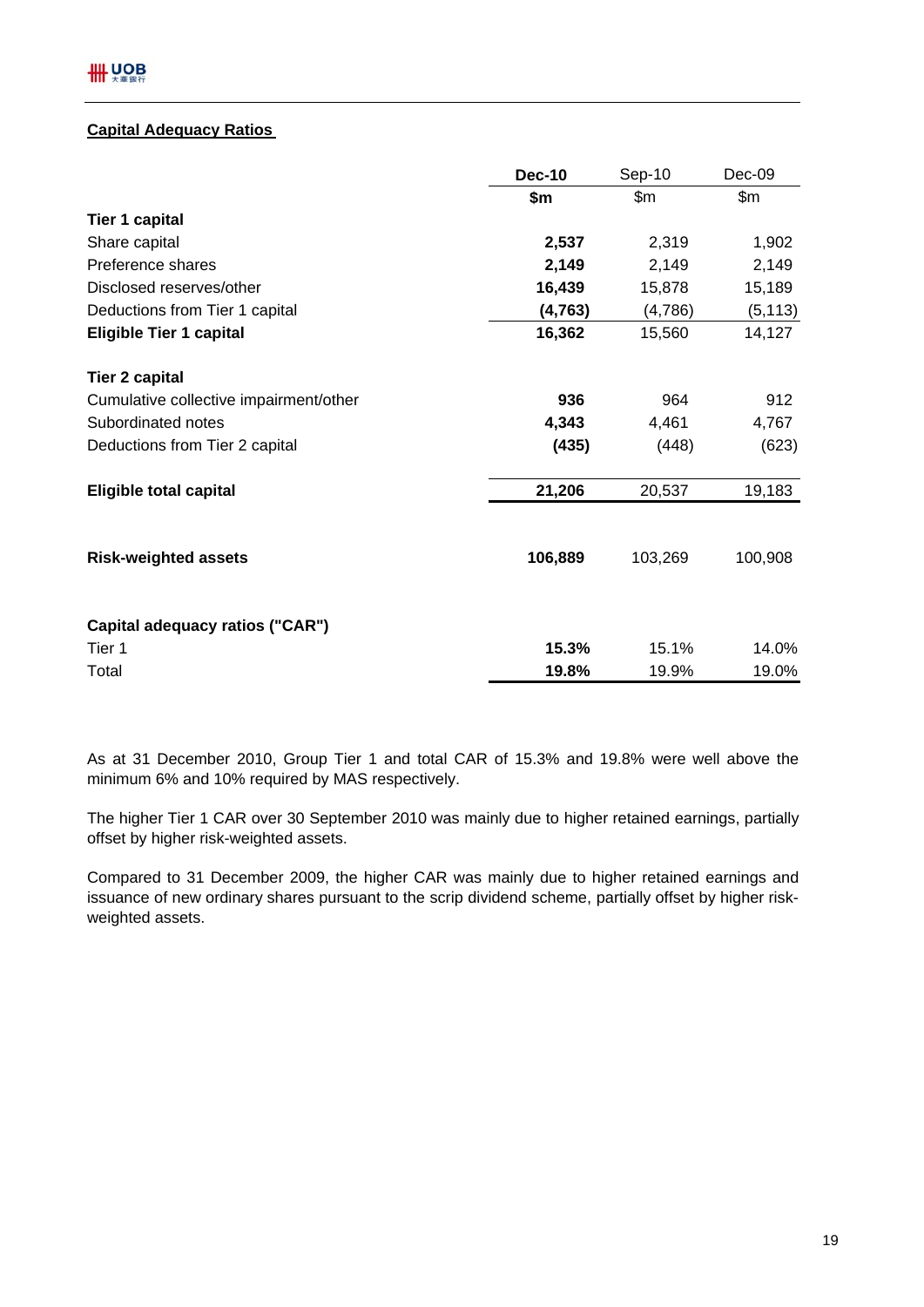# **Consolidated Profit and Loss Account (Audited)**

|                                          | 2010  | 2009  | $+$ /(-) | $4Q10^{1}$ | 3Q10 <sup>1</sup> | $+$ /(-) | 4Q09 <sup>1</sup> | $+$ /(-) |
|------------------------------------------|-------|-------|----------|------------|-------------------|----------|-------------------|----------|
|                                          | \$m   | \$m   | $\%$     | \$m        | \$m               | $\%$     | \$m               | $\%$     |
| Interest income                          | 4,994 | 5,159 | (3.2)    | 1,282      | 1,257             | 1.9      | 1,204             | 6.4      |
| Less: Interest expense                   | 1,462 | 1,485 | (1.6)    | 417        | 374               | 11.4     | 312               | 33.5     |
| Net interest income                      | 3,532 | 3,674 | (3.9)    | 865        | 883               | (2.1)    | 892               | (3.0)    |
| Fee and commission income                | 1,163 | 976   | 19.1     | 310        | 284               | 9.2      | 247               | 25.5     |
| Dividend income                          | 79    | 42    | 88.7     | 10         | 41                | (76.7)   | $\overline{4}$    | >100.0   |
| Rental income                            | 119   | 143   | (16.7)   | 30         | 29                | 1.6      | 36                | (17.0)   |
| Other operating income                   | 907   | 571   | 59.0     | 351        | 230               | 52.5     | 63                | >100.0   |
| <b>Non-interest income</b>               | 2,268 | 1,732 | 31.0     | 700        | 585               | 19.8     | 350               | 99.9     |
| <b>Total operating income</b>            | 5,800 | 5,405 | 7.3      | 1,565      | 1,468             | 6.6      | 1,242             | 26.0     |
| Less: Staff costs                        | 1,242 | 1,116 | 11.3     | 330        | 308               | 7.2      | 308               | 7.3      |
| Other operating expenses                 | 1,016 | 959   | 5.9      | 290        | 247               | 17.1     | 246               | 17.9     |
| <b>Total operating expenses</b>          | 2,258 | 2,074 | 8.8      | 620        | 555               | 11.6     | 554               | 12.0     |
| <b>Operating profit before charges</b>   | 3,542 | 3,331 | 6.3      | 945        | 912               | 3.6      | 688               | 37.2     |
| Less: Amortisation/impairment charges    |       |       |          |            |                   |          |                   |          |
| Intangible assets                        | 11    | 10    | 6.5      | 3          | 3                 | (3.4)    | 3                 | (1.6)    |
| Loans and other assets                   | 474   | 1,121 | (57.7)   | 180        | 134               | 34.2     | 44                | >100.0   |
| <b>Operating profit after charges</b>    | 3,058 | 2,200 | 39.0     | 762        | 776               | (1.7)    | 641               | 18.8     |
| Share of profit of associates            | 139   | 107   | 30.5     | 38         | 29                | 33.4     | 19                | 95.4     |
| Profit before tax                        | 3,197 | 2,306 | 38.6     | 800        | 804               | (0.5)    | 661               | 21.1     |
| Less: Tax                                | 480   | 385   | 24.6     | 89         | 111               | (20.4)   | 134               | (33.9)   |
| Profit for the financial period          | 2,717 | 1,921 | 41.4     | 712        | 693               | 2.7      | 527               | 35.1     |
| Attributable to:                         |       |       |          |            |                   |          |                   |          |
| <b>Equity holders of the Bank</b>        | 2,696 | 1,902 | 41.8     | 706        | 688               | 2.6      | 522               | 35.2     |
| Minority interests                       | 21    | 19    | 10.0     | 6          | 5                 | 22.9     | 5                 | 18.8     |
|                                          | 2,717 | 1,921 | 41.4     | 712        | 693               | 2.7      | 527               | 35.1     |
|                                          |       |       |          |            |                   |          |                   |          |
| <b>Total operating income</b>            |       |       |          |            |                   |          |                   |          |
| First half                               | 2,768 | 2,842 | (2.6)    |            |                   |          |                   |          |
| Second half                              | 3,032 | 2,564 | 18.3     |            |                   |          |                   |          |
| Profit for the financial year attributed |       |       |          |            |                   |          |                   |          |
| to equity holders of the Bank            |       |       |          |            |                   |          |                   |          |
| First half                               | 1,302 | 880   | 48.0     |            |                   |          |                   |          |
| Second half                              | 1,394 | 1,022 | 36.4     |            |                   |          |                   |          |

1 Unaudited.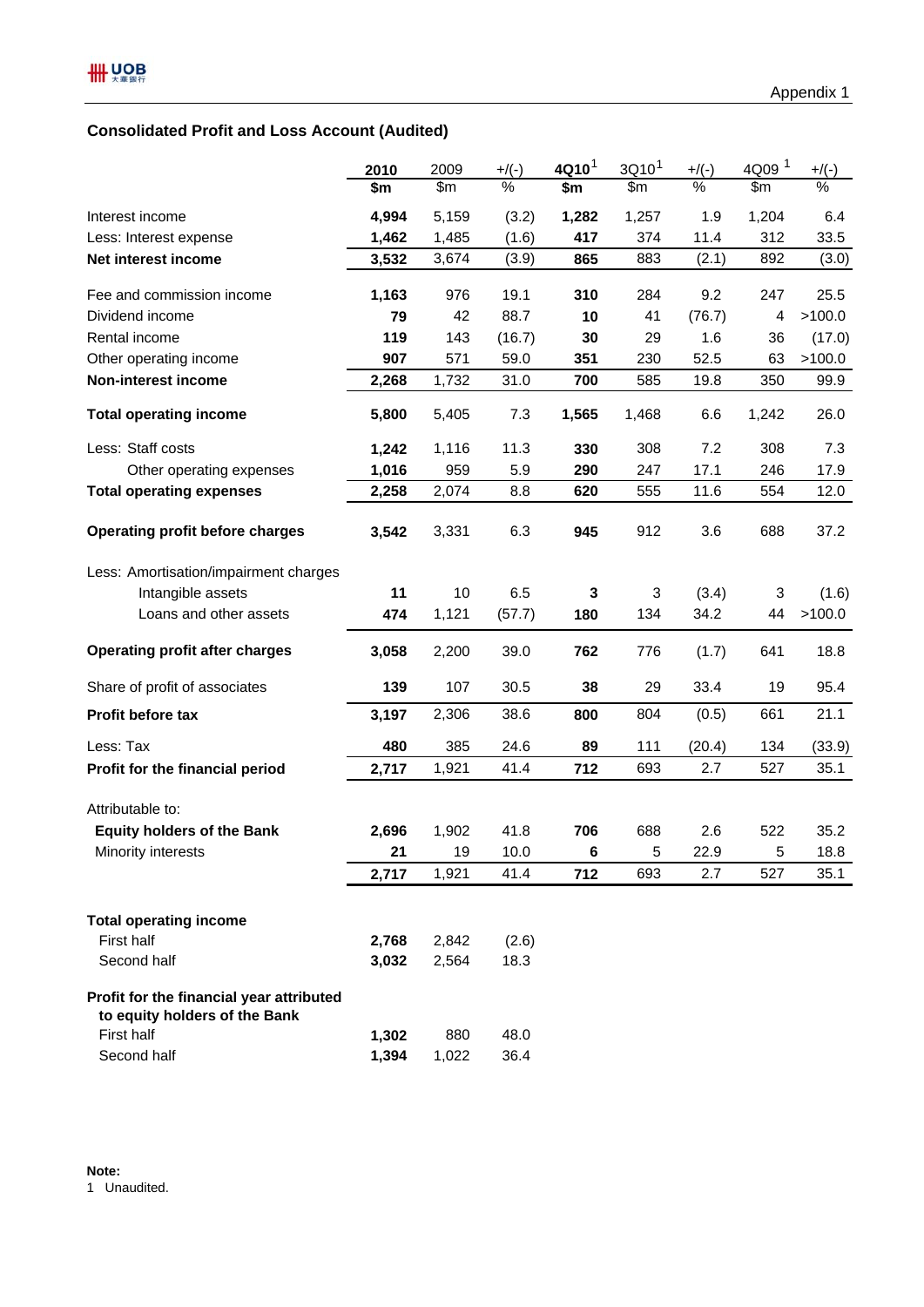# **Consolidated Statement of Comprehensive Income (Audited)**

|                                        | 2010  | 2009  | $+$ /(-) | 4Q10 $1$ | 3Q10 <sup>1</sup> | $+$ /(-)          | 4Q09 <sup>1</sup> | $+$ /(-) |
|----------------------------------------|-------|-------|----------|----------|-------------------|-------------------|-------------------|----------|
|                                        | \$m   | \$m   | %        | \$m      | \$m\$             | $\frac{0}{0}$     | \$m\$             | %        |
| Profit for the financial period        | 2,717 | 1,921 | 41.4     | 712      | 693               | 2.7               | 527               | 35.1     |
| Currency translation adjustments       | (112) | 114   | (>100.0) | (118)    | (145)             | 18.6              | 16                | (>100.0) |
| Change in available-for-sale reserve   |       |       |          |          |                   |                   |                   |          |
| Change in fair value                   | 502   | 2,207 | (77.2)   | 46       | 391               | (88.3)            | 225               | (79.6)   |
| Transfer to profit and loss account    |       |       |          |          |                   |                   |                   |          |
| on disposal/impairment                 | (149) | 359   | (>100.0) | (150)    |                   | $(38)$ $(>100.0)$ | $\overline{2}$    | (>100.0) |
| Tax on net movement                    | (40)  | (272) | 85.4     | 3        | (26)              | >100.0            | (18)              | >100.0   |
| Change in share of other comprehensive |       |       |          |          |                   |                   |                   |          |
| income of associates                   | (37)  | 105   | (>100.0) | (26)     |                   | $(1)$ (>100.0)    | 27                | (>100.0) |
| Other comprehensive income for         |       |       |          |          |                   |                   |                   |          |
| the financial period, net of tax       | 165   | 2,513 | (93.4)   | (246)    | 181               | $($ >100.0)       | 252               | (>100.0) |
| Total comprehensive income for         |       |       |          |          |                   |                   |                   |          |
| the financial period, net of tax       | 2,882 | 4,434 | (35.0)   | 466      | 874               | (46.7)            | 779               | (40.2)   |
| Attributable to:                       |       |       |          |          |                   |                   |                   |          |
| <b>Equity holders of the Bank</b>      | 2,861 | 4,404 | (35.0)   | 461      | 868               | (46.9)            | 773               | (40.4)   |
| Minority interests                     | 21    | 30    | (29.9)   | 5        | 6                 | (12.6)            | 6                 | (13.7)   |
|                                        | 2,882 | 4,434 | (35.0)   | 466      | 874               | (46.7)            | 779               | (40.2)   |

**Note:**

1 Unaudited.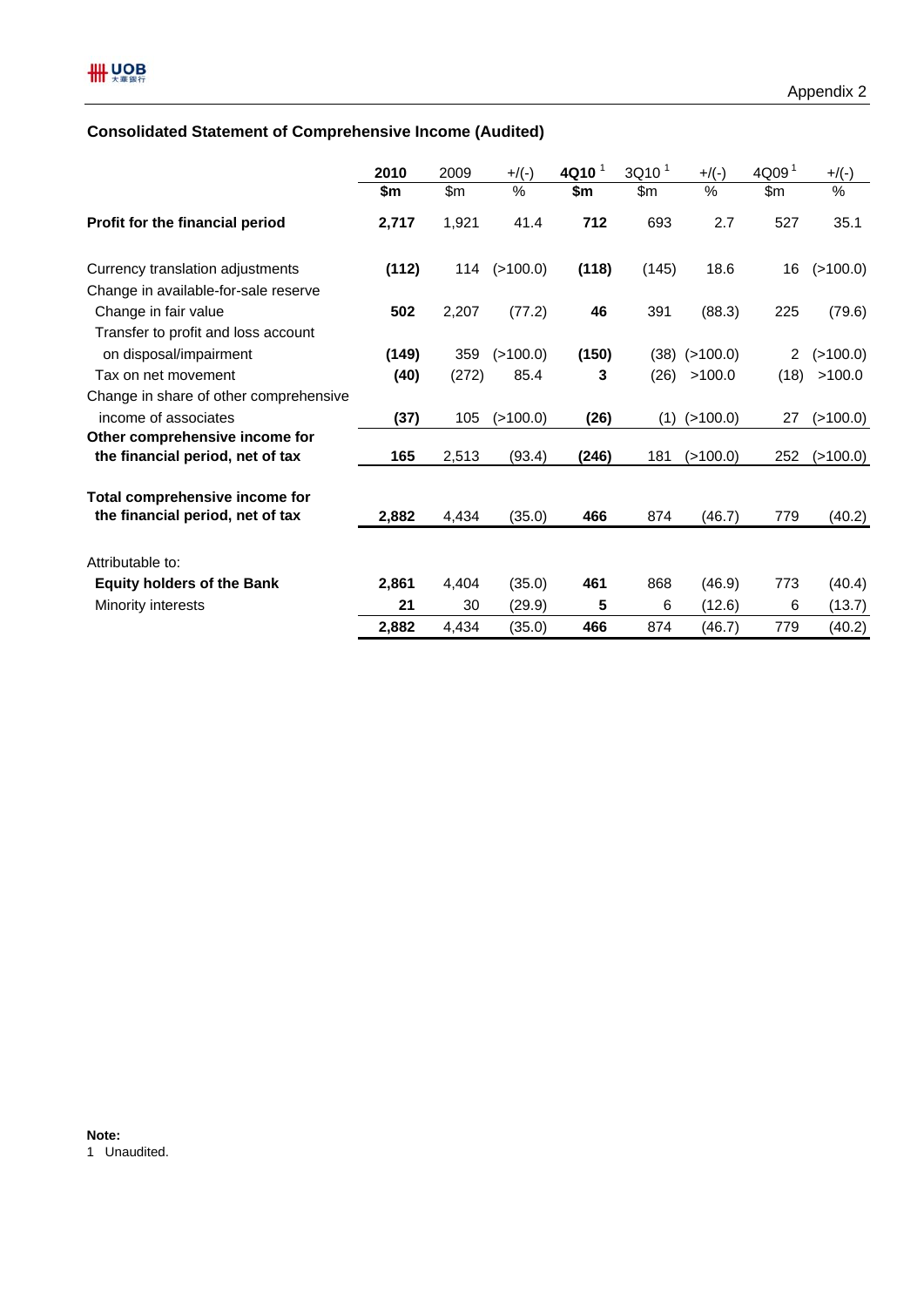# **Consolidated Balance Sheet (Audited)**

|                                                               | <b>Dec-10</b>          | $Sep-10$ <sup>1</sup> | Dec-09            |
|---------------------------------------------------------------|------------------------|-----------------------|-------------------|
|                                                               | $\overline{\text{sm}}$ | \$m\$                 | \$m\$             |
| <b>Equity</b>                                                 |                        |                       |                   |
| Share capital                                                 | 4,685                  | 4,468                 | 4,051             |
| Retained earnings                                             | 7,687                  | 7,311                 | 6,324             |
| Other reserves                                                | 9,101                  | 9,036                 | 8,611             |
| Equity attributable to equity holders of the Bank             | 21,473                 | 20,814                | 18,986            |
| Minority interests                                            | 180                    | 175                   | 169               |
| Total                                                         | 21,654                 | 20,990                | 19,155            |
|                                                               |                        |                       |                   |
| <b>Liabilities</b>                                            |                        |                       |                   |
| Deposits and balances of banks                                | 31,862                 | 29,860                | 27,751            |
| Deposits and balances of non-bank customers                   | 142,299                | 132,483               | 121,502           |
| Bills and drafts payable                                      | 1,288                  | 1,561                 | 1,438             |
| <b>Other liabilities</b>                                      | 10,412                 | 11,255                | 9,688             |
| Debts issued                                                  | 6,263                  | 6,296                 | 6,044             |
| Total                                                         | 192,125                | 181,456               | 166,423           |
| <b>Total equity and liabilities</b>                           | 213,778                | 202,445               | 185,578           |
|                                                               |                        |                       |                   |
| Assets $^2$                                                   |                        |                       |                   |
| Cash, balances and placements with central banks              | 30,743                 | 25,721                | 18,865            |
| Singapore Government treasury bills and securities            | 12,814                 | 10,719                | 12,787            |
| Other government treasury bills and securities                | 11,575                 | 6,060                 | 7,704             |
| <b>Trading securities</b>                                     | 138                    | 118                   | 118               |
| Placements and balances with banks                            | 13,458                 | 19,229                | 14,116            |
| Loans to non-bank customers                                   | 112,440                | 107,100               | 99,201            |
| Investment securities                                         | 15,926                 | 16,040                | 16,177            |
| Other assets                                                  | 9,132                  | 9,898                 | 8,994             |
| Investment in associates                                      | 1,198                  | 1,201                 | 1,212             |
| Investment properties                                         | 1,125                  | 1,121                 | 1,134             |
| <b>Fixed assets</b>                                           | 1,019                  | 1,020                 | 1,040             |
| Intangible assets                                             | 4,210                  | 4,219                 | 4,229             |
| Total                                                         | 213,778                | 202,445               | 185,578           |
|                                                               |                        |                       |                   |
|                                                               |                        |                       |                   |
| <b>Off-balance sheet items</b>                                |                        |                       |                   |
| <b>Contingent liabilities</b><br><b>Financial derivatives</b> | 15,021                 | 13,826                | 12,388            |
| Commitments                                                   | 289,011<br>48,994      | 295,176<br>47,299     | 269,080<br>47,278 |
|                                                               |                        |                       |                   |
| Net asset value per ordinary share (\$)                       | 12.51                  | 12.19                 | 11.17             |
|                                                               |                        |                       |                   |

# **Notes:**

1 Unaudited.

2 Assets pledged under repurchase agreements are included in the respective asset items.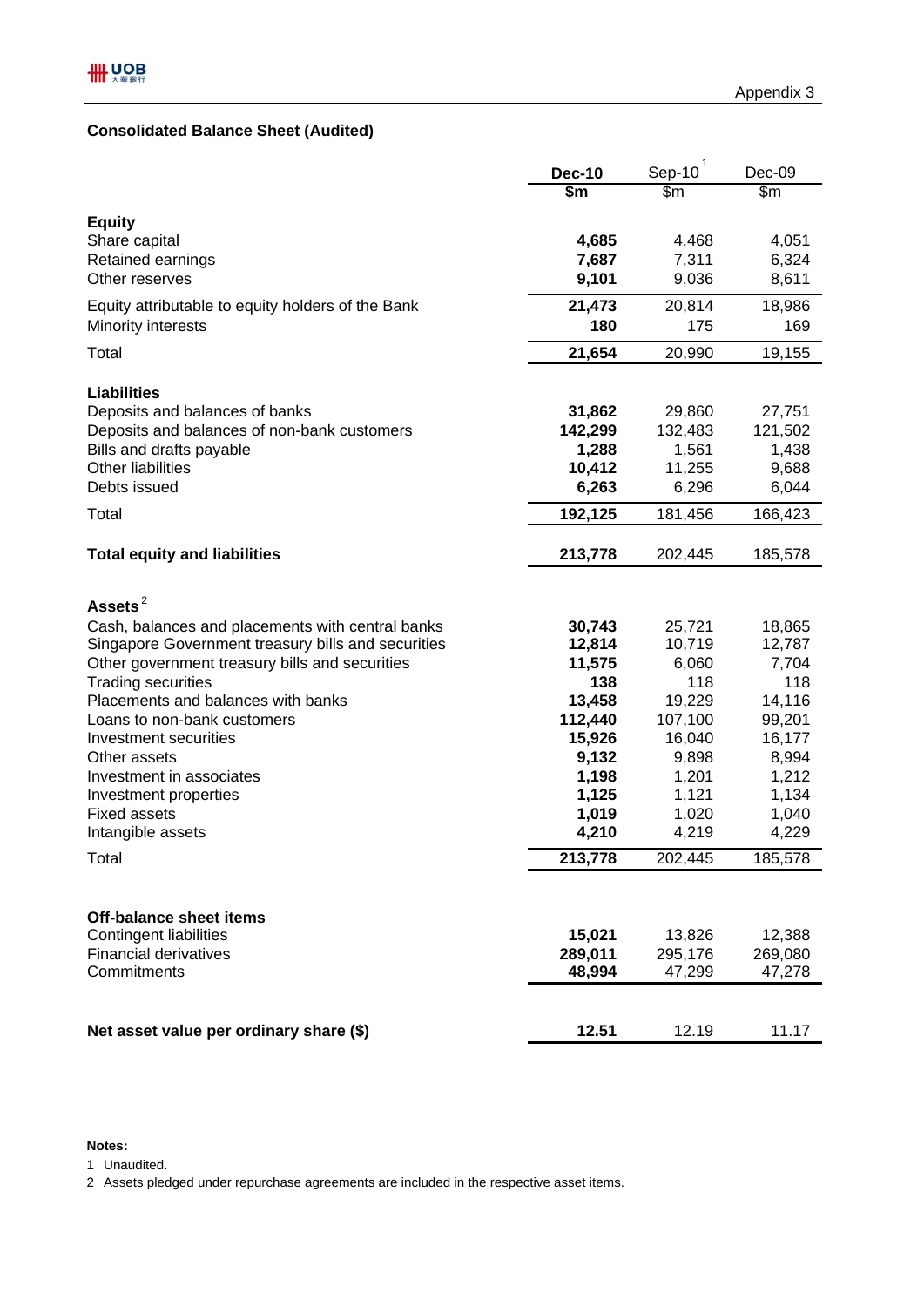# **Consolidated Statement of Changes in Equity (Audited)**

|                                |              | Attributable to equity holders of the Bank |             |          |                  |              |  |
|--------------------------------|--------------|--------------------------------------------|-------------|----------|------------------|--------------|--|
|                                | <b>Share</b> | <b>Retained</b>                            | Other       |          | <b>Minority</b>  | <b>Total</b> |  |
|                                | capital      | earnings                                   | reserves    | Total    | <b>interests</b> | equity       |  |
|                                | \$m          | \$m                                        | \$m         | \$m      | \$m              | \$m          |  |
| Balance at 1 January 2010      | 4,051        | 6,324                                      | 8,611       | 18,986   | 169              | 19,155       |  |
| Profit for the financial year  |              | 2,696                                      |             | 2,696    | 21               | 2,717        |  |
| Other comprehensive income     |              |                                            |             |          |                  |              |  |
| for the financial year         |              |                                            | 165         | 165      | (0)              | 165          |  |
| Total comprehensive income     |              |                                            |             |          |                  |              |  |
| for the financial year         |              | 2,696                                      | 165         | 2,861    | 21               | 2,882        |  |
| Transfers                      |              | (319)                                      | 319         |          |                  |              |  |
| Change in minority interests   |              |                                            | $\mathbf 0$ | 0        | (2)              | (2)          |  |
| <b>Dividends</b>               |              | (1,014)                                    | ۰           | (1, 014) | (8)              | (1,022)      |  |
| Issue of shares under scrip    |              |                                            |             |          |                  |              |  |
| dividend scheme                | 621          |                                            |             | 621      |                  | 621          |  |
| Share-based compensation       |              |                                            | 19          | 19       |                  | 19           |  |
| Issue of treasury shares under |              |                                            |             |          |                  |              |  |
| share-based compensation plans | 13           |                                            | (13)        |          |                  |              |  |
| Balance at 31 December 2010    | 4,685        | 7,687                                      | 9,101       | 21,473   | 180              | 21,654       |  |

| Balance at 1 January 2009                                           | 4,045 | 5,724   | 5,804 | 15,573  | 146 | 15,719  |
|---------------------------------------------------------------------|-------|---------|-------|---------|-----|---------|
| Profit for the financial year<br>Other comprehensive income         |       | 1,902   |       | 1,902   | 19  | 1,921   |
| for the financial year                                              |       |         | 2,502 | 2,502   | 11  | 2,513   |
| Total comprehensive income                                          |       |         |       |         |     |         |
| for the financial year                                              |       | 1,902   | 2,502 | 4,404   | 30  | 4,434   |
| Transfers                                                           |       | (290)   | 290   |         |     |         |
| Change in minority interests                                        |       |         |       |         | (0) | (0)     |
| Difference in consideration paid<br>and minority interests acquired |       |         | (0)   | (0)     |     | (0)     |
| <b>Dividends</b>                                                    |       | (1,012) |       | (1,012) | (7) | (1,019) |
| Share-based compensation                                            |       |         | 18    | 18      |     | 18      |
| Issue of shares under share<br>option scheme                        | 4     |         |       | 4       |     | 4       |
| Issue of treasury shares under                                      |       |         |       |         |     |         |
| share-based compensation plans                                      | 3     |         | (3)   |         |     |         |
| Balance at 31 December 2009                                         | 4,051 | 6,324   | 8,611 | 18,986  | 169 | 19,155  |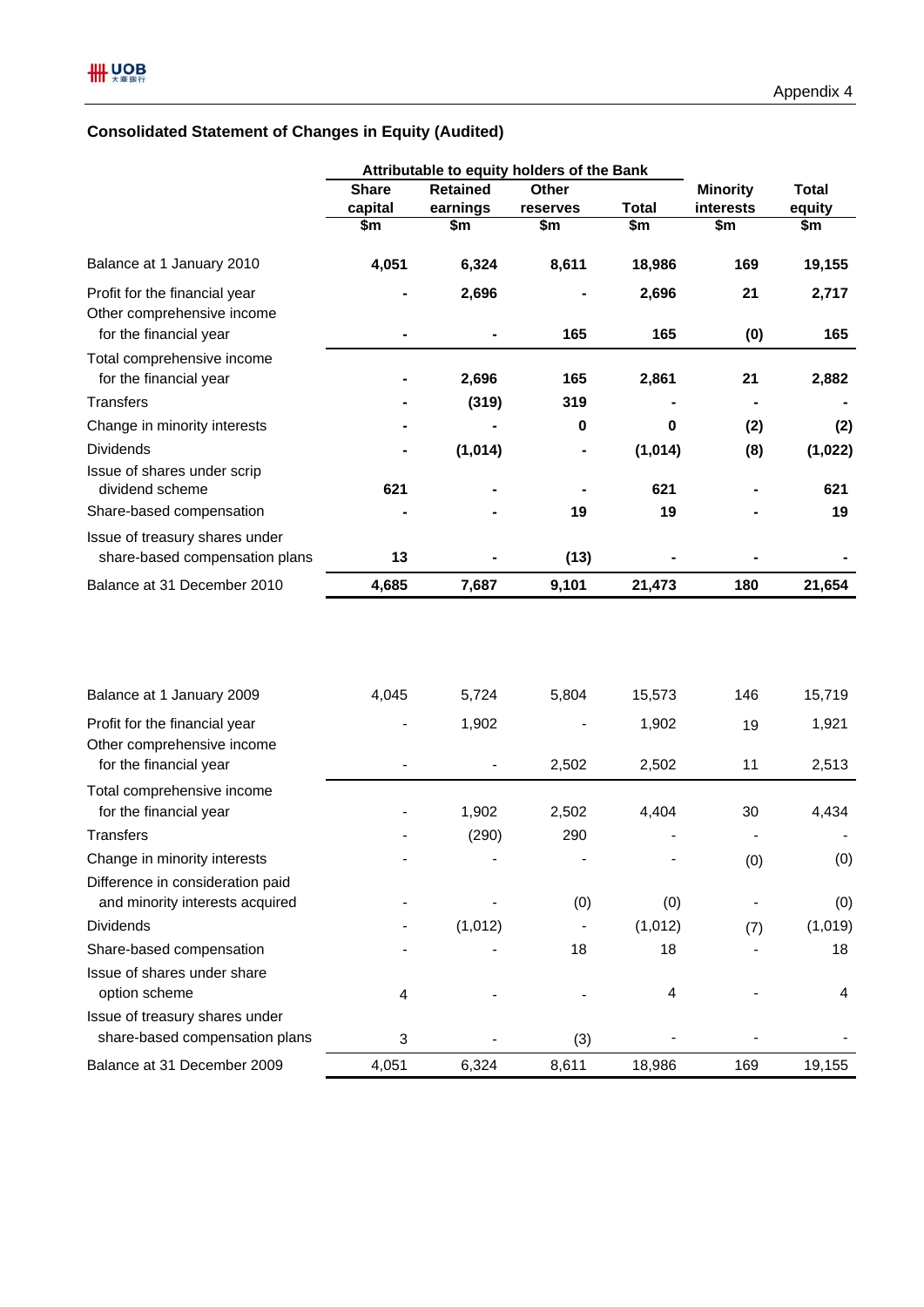# **Consolidated Statement of Changes in Equity (Unaudited)**

|                                                        | Attributable to equity holders of the Bank |                             |                          |        |                                     |                        |
|--------------------------------------------------------|--------------------------------------------|-----------------------------|--------------------------|--------|-------------------------------------|------------------------|
|                                                        | <b>Share</b><br>capital                    | <b>Retained</b><br>earnings | <b>Other</b><br>reserves | Total  | <b>Minority</b><br><b>interests</b> | <b>Total</b><br>equity |
|                                                        | \$m                                        | \$m                         | \$m                      | \$m    | \$m                                 | \$m                    |
| Balance at 1 October 2010                              | 4,468                                      | 7,311                       | 9,036                    | 20,814 | 175                                 | 20,990                 |
| Profit for the financial period                        |                                            | 706                         |                          | 706    | 6                                   | 712                    |
| Other comprehensive income<br>for the financial period |                                            |                             | (245)                    | (245)  | (0)                                 | (246)                  |
| Total comprehensive income                             |                                            |                             |                          |        |                                     |                        |
| for the financial period                               |                                            | 706                         | (245)                    | 461    | 5                                   | 466                    |
| Transfers                                              |                                            | (321)                       | 321                      |        |                                     |                        |
| <b>Dividends</b>                                       |                                            | (9)                         |                          | (9)    | (0)                                 | (10)                   |
| Issue of shares under scrip<br>dividend scheme         | 205                                        |                             |                          | 205    |                                     | 205                    |
| Share-based compensation                               |                                            |                             | 3                        | 3      |                                     | 3                      |
| Issue of treasury shares under                         |                                            |                             |                          |        |                                     |                        |
| share-based compensation plans                         | 13                                         |                             | (13)                     |        |                                     |                        |
| Balance at 31 December 2010                            | 4,685                                      | 7,687                       | 9,101                    | 21,473 | 180                                 | 21,654                 |
|                                                        |                                            |                             |                          |        |                                     |                        |

| Balance at 1 October 2009                                     | 4,047 | 6,144 | 8,025 | 18,215 | 164      | 18,380   |
|---------------------------------------------------------------|-------|-------|-------|--------|----------|----------|
| Profit for the financial period<br>Other comprehensive income |       | 522   |       | 522    | 5        | 527      |
| for the financial period                                      |       |       | 251   | 251    | 1        | 252      |
| Total comprehensive income                                    |       |       |       |        |          |          |
| for the financial period                                      |       | 522   | 251   | 773    | 6        | 779      |
| Transfers                                                     |       | (332) | 332   |        |          |          |
| Change in minority interests                                  |       |       |       |        | $\Omega$ | $\Omega$ |
| Difference in consideration paid                              |       |       |       |        |          |          |
| and minority interests acquired                               |       |       | (0)   | (0)    |          | (0)      |
| <b>Dividends</b>                                              |       | (10)  |       | (10)   | (2)      | (12)     |
| Share-based compensation                                      |       |       | 7     | 7      |          | 7        |
| Issue of shares under share                                   |       |       |       |        |          |          |
| option scheme                                                 | 2     |       |       | 2      |          | 2        |
| Issue of treasury shares under                                |       |       |       |        |          |          |
| share-based compensation plans                                | 3     |       | (3)   |        |          |          |
| Balance at 31 December 2009                                   | 4,051 | 6,324 | 8,611 | 18,986 | 169      | 19,155   |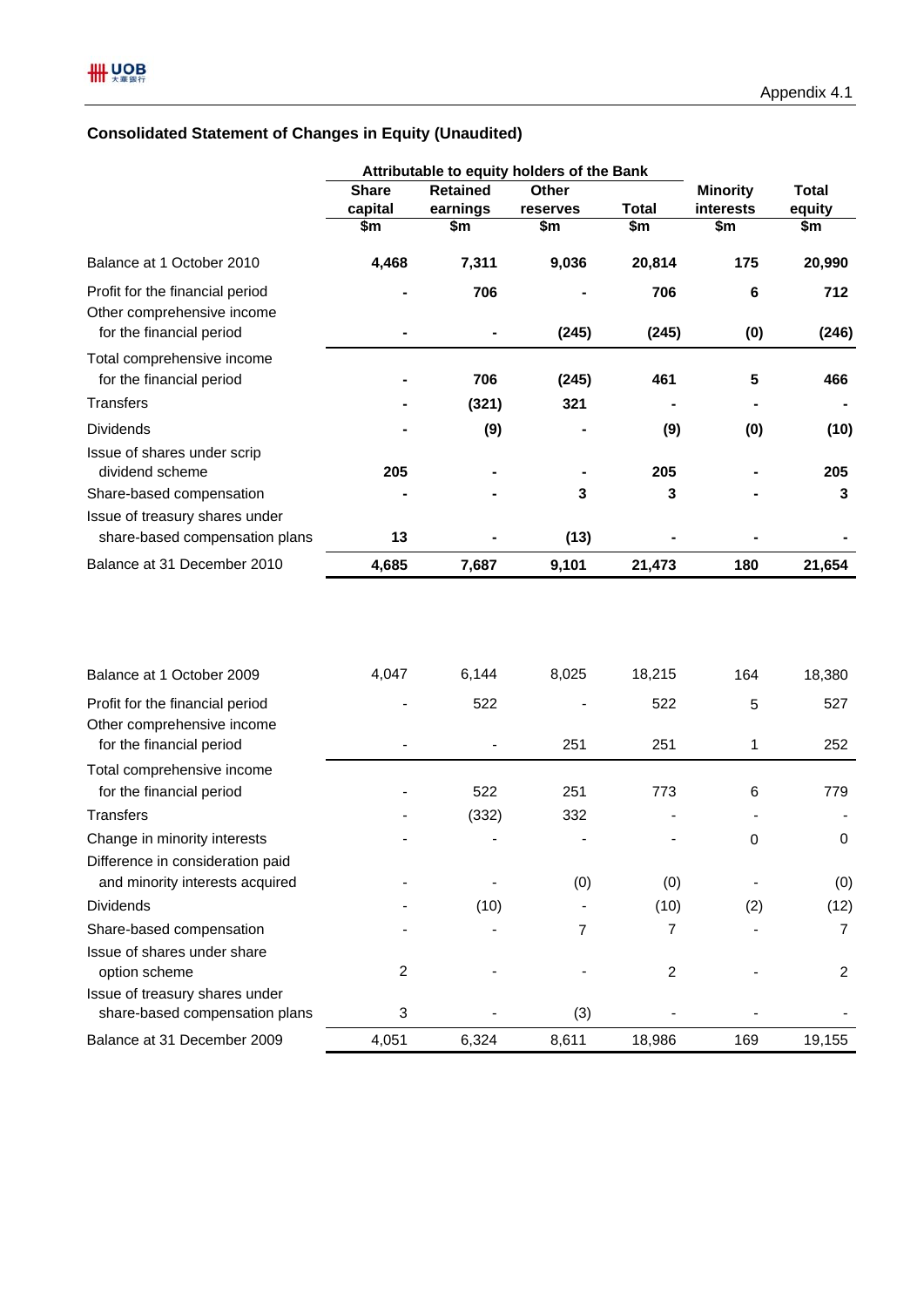# **Consolidated Cash Flow Statement (Audited)**

|                                                                | 2010      | 2009     | 4Q10 $1$    | 4Q09 <sup>1</sup> |
|----------------------------------------------------------------|-----------|----------|-------------|-------------------|
|                                                                | \$m       | \$m      | \$m         | \$m               |
| Cash flows from operating activities                           |           |          |             |                   |
| Operating profit before amortisation and impairment charges    | 3,542     | 3,331    | 945         | 688               |
| Adjustments for:                                               |           |          |             |                   |
| Depreciation of assets                                         | 137       | 138      | 34          | 37                |
| Net (gain)/loss on disposal of assets                          | (361)     | (32)     | (190)       | 4                 |
| Share-based compensation                                       | 19        | 18       | 3           | $\overline{7}$    |
| Operating profit before working capital changes                | 3,338     | 3,454    | 792         | 736               |
| Increase/(decrease) in working capital                         |           |          |             |                   |
| Deposits                                                       | 24,907    | 2,631    | 11,818      | 8,863             |
| Bills and drafts payable                                       | (149)     | (111)    | (273)       | 98                |
| Other liabilities                                              | 719       | (3,226)  | (544)       | (230)             |
| Restricted balances with central banks                         | (1, 279)  | 226      | (900)       | (83)              |
| Government treasury bills and securities                       | (3,900)   | (9, 181) | (7,610)     | (1,728)           |
| <b>Trading securities</b>                                      | (20)      | 21       | (20)        | 13                |
| Investment securities                                          | 696       | 1,798    | 166         | 605               |
| Placements and balances with banks                             | 656       | 1,080    | 5,771       | (539)             |
| Loans to non-bank customers                                    | (13, 613) | (138)    | (5, 512)    | (972)             |
| Other assets                                                   | (459)     | 3,897    | 760         | 534               |
| Cash generated from operations                                 | 10,896    | 452      | 4,447       | 7,296             |
| Income tax paid                                                | (488)     | (423)    | (77)        | (60)              |
| Net cash provided by operating activities                      | 10,407    | 29       | 4,370       | 7,235             |
| Cash flows from investing activities                           |           |          |             |                   |
| Acquisition of associates                                      | (2)       | (1)      | (0)         |                   |
| (Increase)/decrease in associates                              | (1)       | 27       | $\mathbf 2$ | 8                 |
| Acquisition of properties and other fixed assets               | (106)     | (213)    | (47)        | (103)             |
| Proceeds from disposal of properties and other fixed assets    | 19        | 1        | 25          | 65                |
| Proceeds from disposal of subsidiaries                         | 489       |          | 25          |                   |
| Change in minority interests                                   | (2)       |          |             |                   |
| Dividends received from associates                             | 92        | 54       |             |                   |
| Net cash provided by/(used in) investing activities            | 489       | (132)    | 5           | (29)              |
| Cash flows from financing activities                           |           |          |             |                   |
| Proceeds from issue of ordinary shares                         |           | 4        |             | $\mathbf{2}$      |
| Increase/(decrease) in debts issued                            | 219       | (202)    | (32)        | (77)              |
| Change in minority interests                                   | (0)       | (0)      |             | (0)               |
| Dividends paid on ordinary shares                              | (287)     | (903)    | (101)       |                   |
| Dividends paid on preference shares                            | (106)     | (109)    |             |                   |
| Dividends paid to minority interests                           | (8)       | (7)      | (0)         | (2)               |
| Net cash used in financing activities                          | (181)     | (1, 218) | (134)       | (77)              |
| Currency translation adjustments                               | (116)     | 123      | (119)       | 17                |
| Net increase/(decrease) in cash and cash equivalents           | 10,599    | (1, 199) | 4,122       | 7,146             |
| Cash and cash equivalents at beginning of the financial period | 16,544    | 17,743   | 23,021      | 9,398             |
| Cash and cash equivalents at end of the financial period       | 27,143    | 16,544   | 27,143      | 16,544            |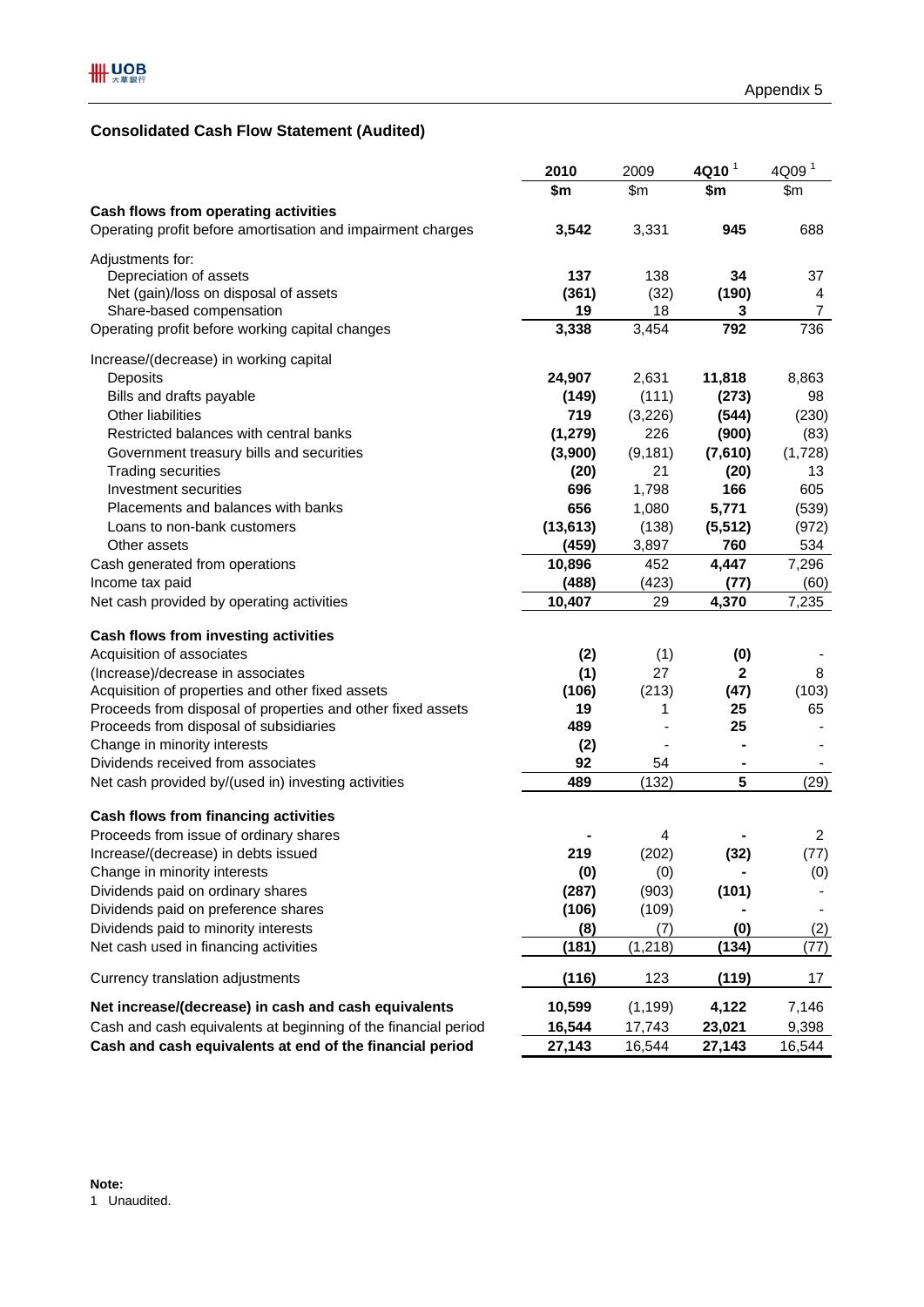# **Balance Sheet of the Bank (Audited)**

|                                                                 | <b>Dec-10</b>     | 1<br>Sep-10 | Dec-09           |
|-----------------------------------------------------------------|-------------------|-------------|------------------|
|                                                                 | $\frac{2}{3}$     | \$m         | $\overline{\$m}$ |
| <b>Equity</b>                                                   |                   |             |                  |
| Share capital                                                   | 3,854             | 3,636       | 3,220            |
| Retained earnings                                               | 6,363             | 6,099       | 5,337            |
| Other reserves                                                  | 8,730             | 8,567       | 8,136            |
| Total                                                           | 18,947            | 18,303      | 16,693           |
| <b>Liabilities</b>                                              |                   |             |                  |
| Deposits and balances of banks                                  | 30,012            | 28,016      | 26,482           |
| Deposits and balances of non-bank customers                     | 111,727           | 104,852     | 95,930           |
| Deposits and balances of subsidiaries                           | 2,269             | 2,439       | 2,513            |
| Bills and drafts payable                                        | 183               | 378         | 166              |
| <b>Other liabilities</b>                                        | 8,357             | 9,165       | 7,937            |
| Debts issued                                                    | 6,165             | 6,311       | 6,324            |
| Total                                                           | 158,714           | 151,161     | 139,352          |
| <b>Total equity and liabilities</b>                             | 177,661           | 169,464     | 156,046          |
|                                                                 |                   |             |                  |
| Assets $^2$                                                     |                   |             |                  |
| Cash, balances and placements with central banks                | 25,112            | 19,941      | 12,935           |
| Singapore Government treasury bills and securities              | 12,694            | 10,599      | 12,724           |
| Other government treasury bills and securities                  | 7,332             | 2,904       | 4,694            |
| <b>Trading securities</b>                                       | 134               | 114         | 114              |
| Placements and balances with banks                              | 11,199            | 16,542      | 12,821           |
| Loans to non-bank customers                                     | 85,538            | 81,744      | 76,600           |
| Placements with and advances to subsidiaries                    | 2,869             | 4,060       | 2,578            |
| Investment securities                                           | 14,487            | 14,569      | 15,169           |
| Other assets                                                    | 7,817             | 8,516       | 7,384            |
| Investment in associates                                        | 371               | 371         | 371              |
| Investment in subsidiaries                                      | 4,757             | 4,759       | 5,278            |
| Investment properties                                           | 1,419             | 1,414       | 1,424            |
| <b>Fixed assets</b>                                             | 750               | 749         | 771              |
| Intangible assets                                               | 3,182             | 3,182       | 3,182            |
| Total                                                           | 177,661           | 169,464     | 156,046          |
|                                                                 |                   |             |                  |
| <b>Off-balance sheet items</b><br><b>Contingent liabilities</b> |                   | 11,582      | 9,936            |
| <b>Financial derivatives</b>                                    | 11,910<br>254,775 | 262,714     | 246,936          |
| Commitments                                                     | 37,051            | 35,800      | 35,897           |
|                                                                 |                   |             |                  |
| Net asset value per ordinary share (\$)                         | 11.42             | 11.10       | 10.20            |

# **Notes:**

1 Unaudited.

2 Assets pledged under repurchase agreements are included in the respective asset items.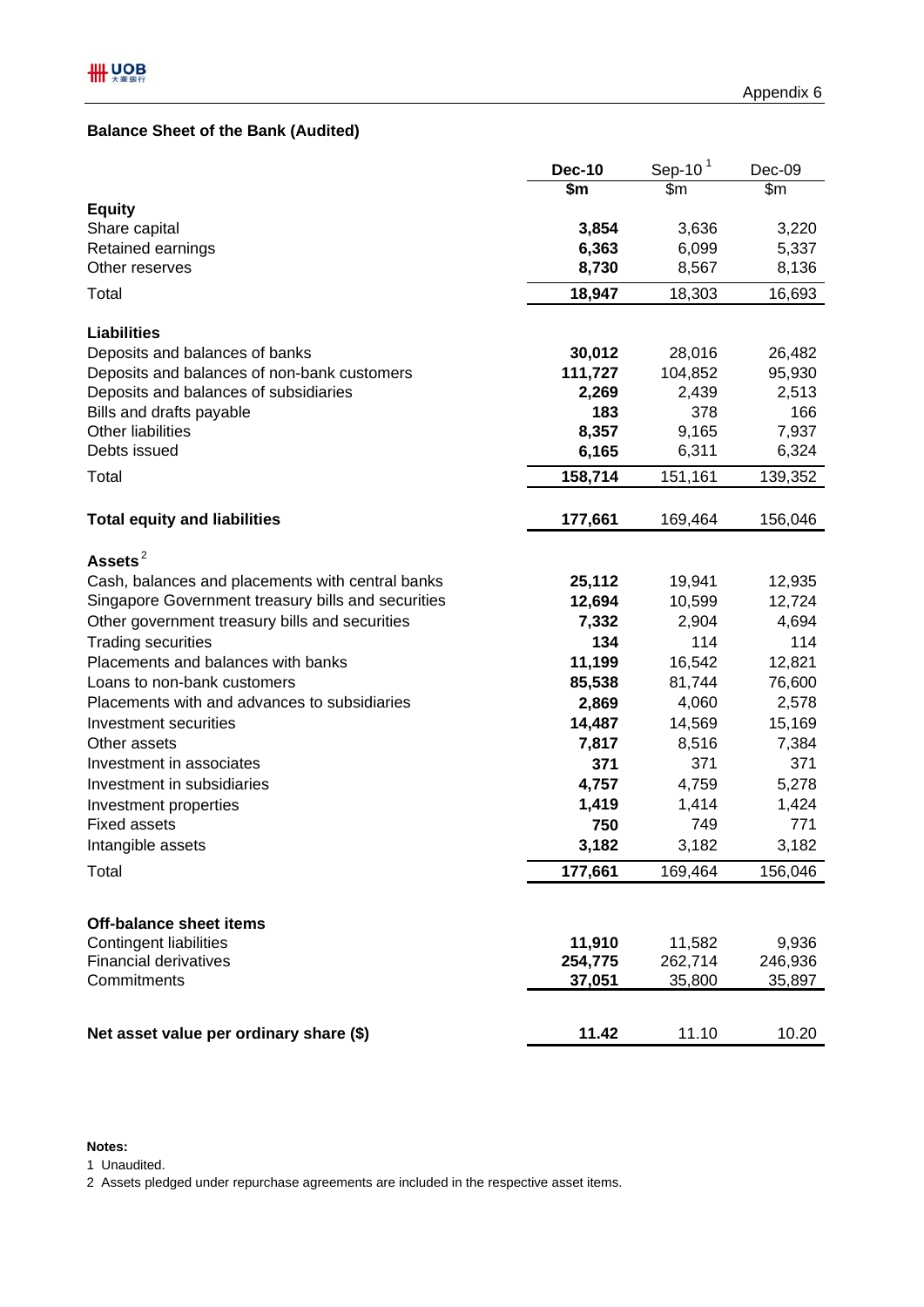# **Statement of Changes in Equity of the Bank (Audited)**

|                                                                                                                  | Share capital | <b>Retained earnings</b> | Other reserves | <b>Total equity</b> |  |
|------------------------------------------------------------------------------------------------------------------|---------------|--------------------------|----------------|---------------------|--|
|                                                                                                                  | \$m           | \$m                      | \$m            | \$m                 |  |
| Balance at 1 January 2010                                                                                        | 3,220         | 5,337                    | 8,136          | 16,693              |  |
| Profit for the financial year<br>Other comprehensive income<br>for the financial year                            |               | 2,301                    | 288            | 2,301<br>288        |  |
| Total comprehensive income<br>for the financial year<br><b>Transfers</b>                                         |               | 2,301<br>(300)           | 288<br>300     | 2,588               |  |
| <b>Dividends</b><br>Issue of shares under scrip<br>dividend scheme<br>Share-based compensation                   | 621           | (975)                    | 19             | (975)<br>621<br>19  |  |
| Issue of treasury shares under<br>share-based compensation plans                                                 | 13            |                          | (13)           |                     |  |
| Balance at 31 December 2010                                                                                      | 3,854         | 6,363                    | 8,730          | 18,947              |  |
| Balance at 1 January 2009                                                                                        | 3,213         | 5,031                    | 5,632          | 13,876              |  |
| Profit for the financial year<br>Other comprehensive income<br>for the financial year                            |               | 1,577                    | 2,189          | 1,577<br>2,189      |  |
| Total comprehensive income<br>for the financial year                                                             |               | 1,577                    | 2,189          | 3,765               |  |
| Transfers                                                                                                        |               | (300)                    | 300            |                     |  |
| <b>Dividends</b>                                                                                                 |               | (970)                    |                | (970)               |  |
| Share-based compensation                                                                                         |               |                          | 18             | 18                  |  |
| Issue of shares under share<br>option scheme<br>Issue of treasury shares under<br>share-based compensation plans | 4<br>3        |                          | (3)            | 4                   |  |
| Balance at 31 December 2009                                                                                      | 3,220         | 5,337                    | 8,136          | 16,693              |  |
|                                                                                                                  |               |                          |                |                     |  |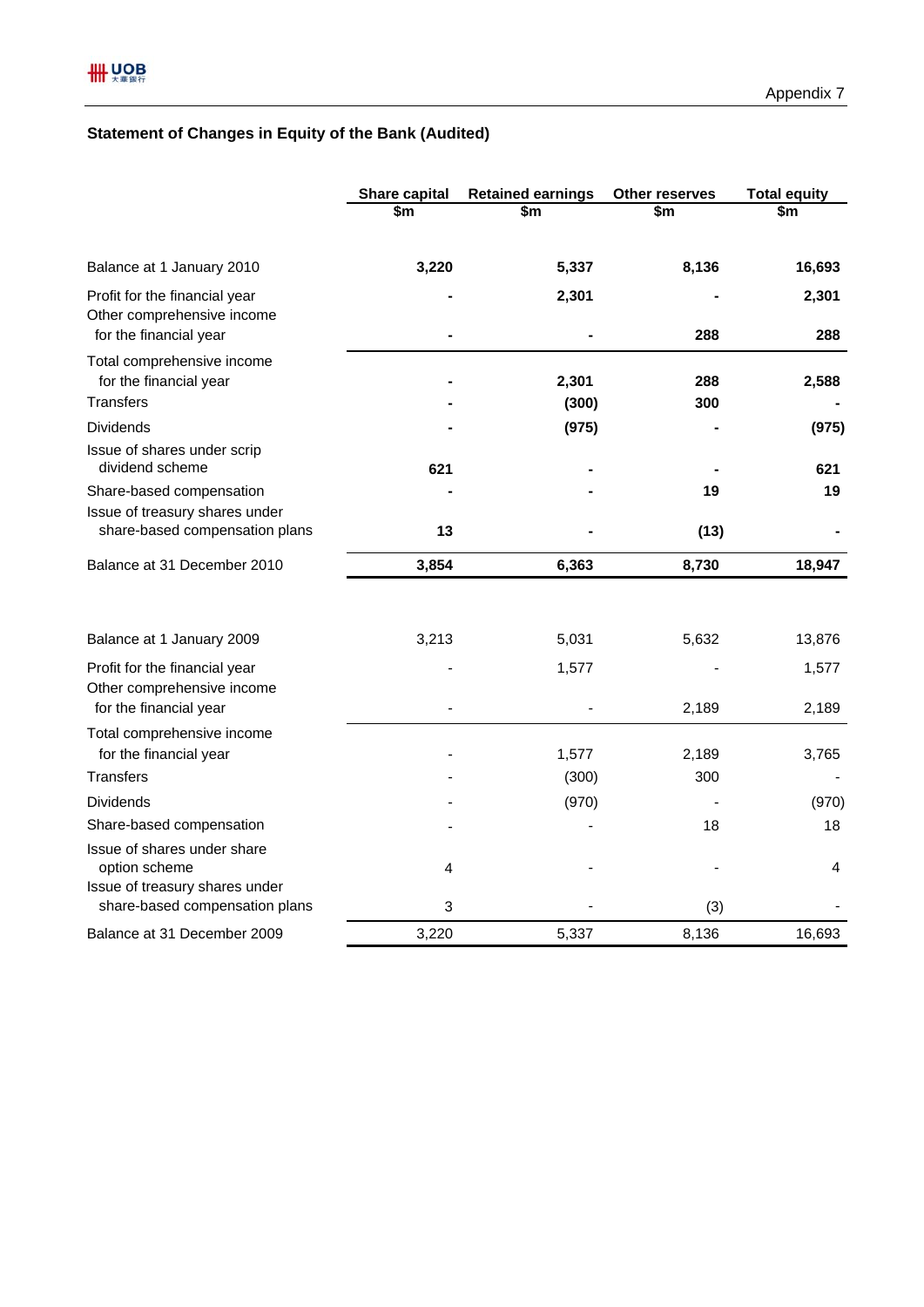# **Statement of Changes in Equity of the Bank (Unaudited)**

|                                                                                           | Share capital  | <b>Retained earnings</b> | Other reserves | <b>Total equity</b> |  |
|-------------------------------------------------------------------------------------------|----------------|--------------------------|----------------|---------------------|--|
|                                                                                           | \$m            | \$m                      | \$m            | \$m                 |  |
|                                                                                           |                |                          |                |                     |  |
| Balance at 1 October 2010                                                                 | 3,636          | 6,099                    | 8,567          | 18,303              |  |
| Profit for the financial period<br>Other comprehensive income<br>for the financial period |                | 564                      | (127)          | 564<br>(127)        |  |
| Total comprehensive income                                                                |                |                          |                |                     |  |
| for the financial period                                                                  |                | 564                      | (127)          | 437                 |  |
| <b>Transfers</b>                                                                          |                | (300)                    | 300            |                     |  |
| Issue of shares under scrip                                                               |                |                          |                |                     |  |
| dividend scheme                                                                           | 205            |                          |                | 205                 |  |
| Share-based compensation<br>Issue of treasury shares under                                |                |                          | 3              | 3                   |  |
| share-based compensation plans                                                            | 13             |                          | (13)           |                     |  |
| Balance at 31 December 2010                                                               | 3,854          | 6,363                    | 8,730          | 18,947              |  |
|                                                                                           |                |                          |                |                     |  |
| Balance at 1 October 2009                                                                 | 3,215          | 5,234                    | 7,634          | 16,083              |  |
| Profit for the financial period<br>Other comprehensive income                             |                | 403                      |                | 403                 |  |
| for the financial period                                                                  |                |                          | 199            | 199                 |  |
| Total comprehensive income                                                                |                |                          |                |                     |  |
| for the financial period                                                                  |                | 403                      | 199            | 602                 |  |
| <b>Transfers</b>                                                                          |                | (300)                    | 300            |                     |  |
| Share-based compensation                                                                  |                |                          | $\overline{7}$ | $\overline{7}$      |  |
| Issue of shares under share<br>option scheme                                              | $\overline{2}$ |                          |                | $\overline{2}$      |  |
| Issue of treasury shares under                                                            |                |                          |                |                     |  |
| share-based compensation plans                                                            | 3              |                          | (3)            |                     |  |
| Balance at 31 December 2009                                                               | 3,220          | 5,337                    | 8,136          | 16,693              |  |